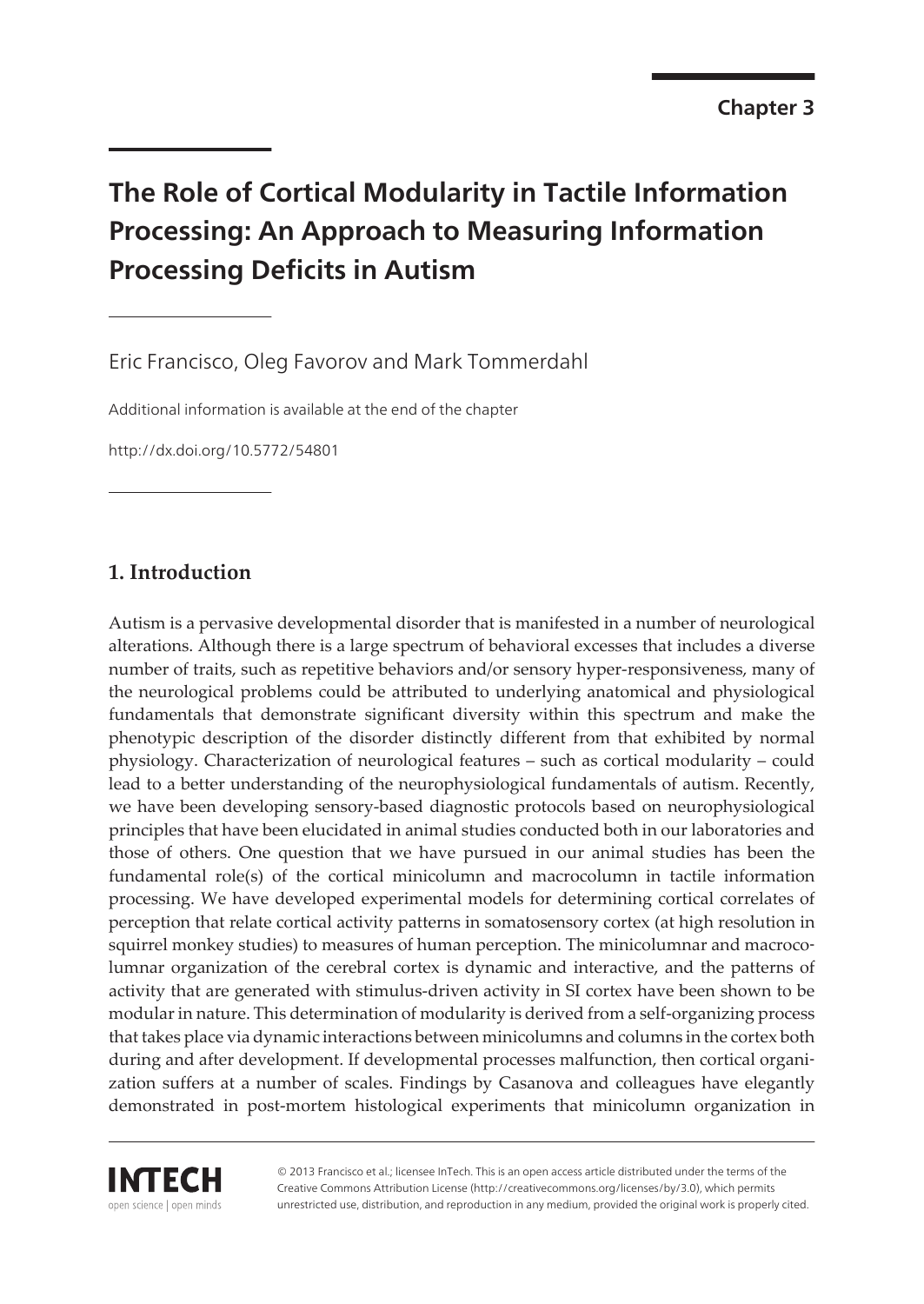autism is severely compromised, as there are approximately 30% more minicolumns in the same cortical space as is normally found [[1](#page-17-0)]. The increase in minicolumn density, and particularly the decrease in neuropil between the minicolumns (because they are now much more densely packed), led us to make a number of predictions about alterations in perceptual metrics that would occur in individuals with autism. In this paper, the neurophysiological basis of three such perceptual metrics (previously reported) is discussed.

#### **2. Cortical modularity and spatial localization**

In 1978 Mountcastle [[2](#page-17-0)] hypothesized that the smallest functional unit of neocortical organization, the "minicolumn", is a radial cord of cells about 30-50μm in diameter, and that sensory stimuli activate local groupings of minicolumns (called "macrocolumns"). This hypothesis subsequently received support from multiple lines of experimental evidence and led to its substantial elaboration. Structurally, minicolumns are attributable to the radially-oriented cords of neuronal cell bodies that are evident in Nissl-stained sections of the cerebral cortex and it is probable that they are related to ontogenetic columns [[3](#page-17-0)] and to the radially-oriented modules defined by the clustering of the apical dendrites of pyramidal neurons [[4](#page-17-0)]. Among the various elements of neocortical microarchitecture, *spiny-stellate* cells and *double-bouquet* cells [[5-7\]](#page-17-0) are most directly relevant to Mountcastle's concept of the minicolumn. Spinystellates are excitatory intrinsic cells that are especially prominent in layer 4 of primary sensory cortex. They are the major recipients of thalamocortical connections and, in turn, they distribute afferent input radially to cells in other layers. Double-bouquet cells are GABAergic cells whose somas and dendritic trees are confined to the superficial layers, and because the doublebouquet cells are more likely to inhibit cells in adjacent minicolumns rather than in their own, they offer a mechanism by which a minicolumn can inhibit its immediate neighbors.

Some insights into the role of the minicolumn in sensory information processing have been revealed through neurophysiological experimentation. Receptive field mapping studies by Favorov and colleagues [[8](#page-17-0)] determined that there are abrupt shifts between receptive field centers as stimuli shift from one skin site to another. In other words, Favorov's receptive field work predicted that a perceptible but subtle shift of stimulus position would not necessarily engage a different pattern of macrocolumnar activity. Rather, the pattern of minicolumnar activity *within a macrocolumn* would be different with a shift in stimulus position up to a point. At the point at which the stimulus position crosses a boundary, the stimulus will engage a new macrocolumn and an entirely different minicolumnar pattern of response will be evoked by the stimulus. [Figure 1](#page-2-0) summarizes minicolumnar RF organization in the somatosensory cortex. Note that as an electrode penetration moves tangentially across a field of cortical macrocolumns (note locations of penetrations 1-30), the receptive field center (indicated on the digit tips to the right of the cortical field) moves a significant distance only after crossing a macrocolumnar border. While within the macrocolumn, the receptive field centers remain relatively closely spaced. It is also of note that the receptive field properties are constrained within the radial dimension; that is, if the electrode is moved along the radial dimension (note the penetrations denoted a-g), the receptive field center does not shift and receptive field proper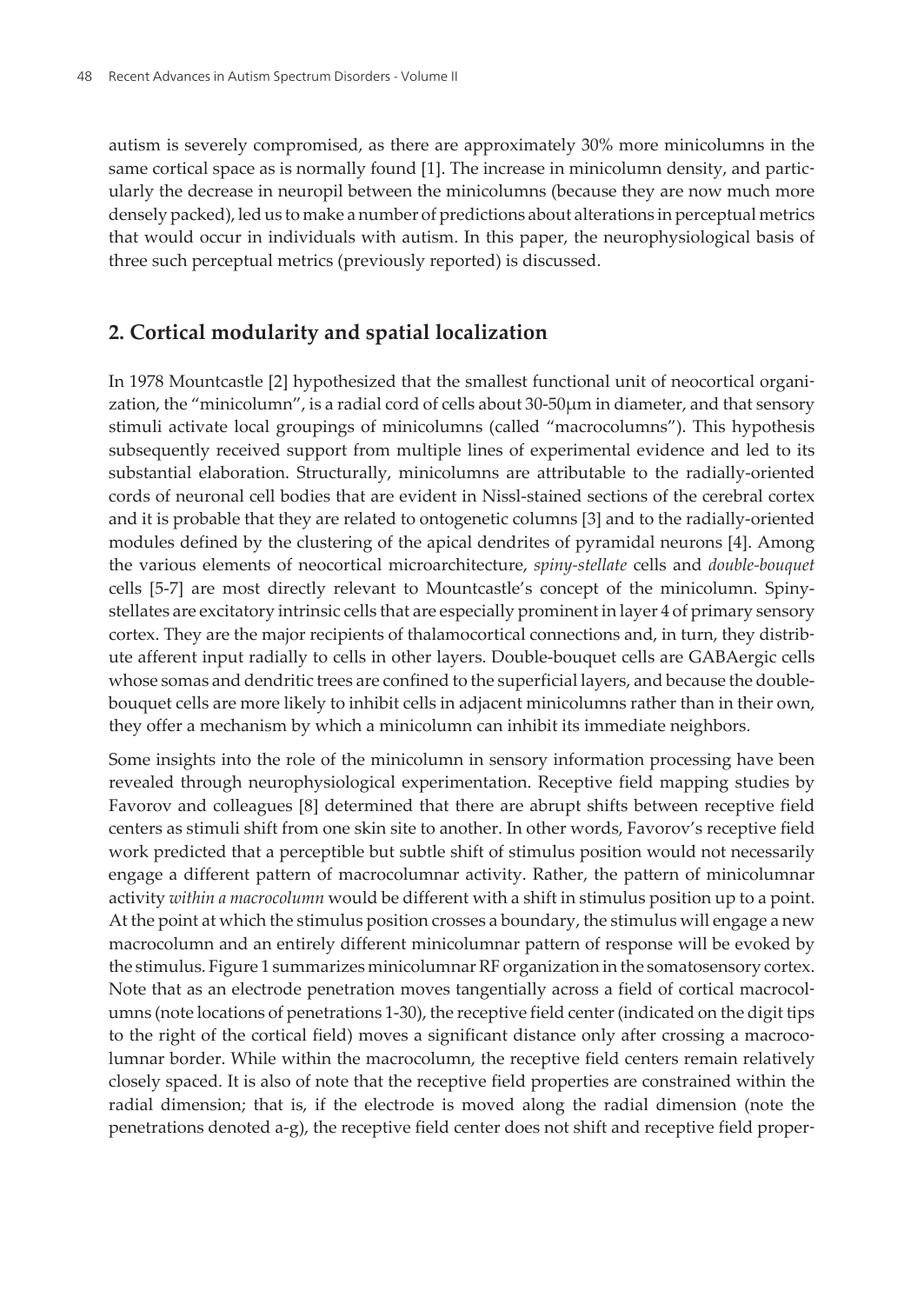<span id="page-2-0"></span>ties will be very similar. As the description above is over-simplified, it should be noted that there is a great diversity of receptive field properties between neighboring minicolumns, and a stimulus that effectively activates one minicolumn will often be ineffective at activating that minicolumn's nearest neighbor [[9-10](#page-17-0)]



**Figure 1.** Summary of minicolumnar RF organization in SI somatosensory cortex. Left: Drawing of cross-section of Nissl-stained cortical tissue showing darkly-stained cell bodies organized in radially oriented cords, interpreted as min‐ icolumns. Filled circles labeled a-g-sequence of neurons located within a single minicolumn; 1-30-sequence of neurons located in series of adjacent minicolumns. Right: Sequences of RF centers (connected dots) mapped by neuron sequences  $a-g$  and  $1-30$ . Note that RF centers for SI neurons that occupy the same minicolumn stay close together, whereas the RF centers for pairs of neurons located in neighboring minicolumns shift back and forth over large distances, and occupy totally non-overlapping skin regions when the pair of neurons occupies different SI macrocolumns. Based on [[8-10\]](#page-17-0).

The findings and predictions by Favorov et al were later confirmed with additional data that was obtained via optical intrinsic signal imaging (for description of technique, see [[11\]](#page-17-0)). In this study, responses evoked by vibrotactile stimuli delivered to different positions on the skin (which differed by only the width of the 2mm probe tip) showed a subtle variation within the macrocolumnar pattern within a range of stimulus positions (analyzed with the methods described in [\[12](#page-17-0)]), but the global pattern did not shift until a new group of minicolumns (or macrocolumns) was stimulated. [Figure 2](#page-3-0) summarizes the results of one such imaging experi‐ ment in which the macrocolumnar pattern of cortical response does not significantly alter with a small shift in stimulus position until a border is crossed. Additional features of these minicolumnar patterns of activity that have been characterized are that they are stimulus magnitude- and duration-dependent [\[12-14](#page-17-0)]. For example, increasing the stimulus duration leads to more distinct and well-defined minicolumnar patterns of cortical activity. Addition‐ ally, the spectrum of the spatial profile of this activity evoked by the active minicolumns robustly and significantly shifts to lower frequencies, and the spectral shifts that have been observed are consistent with the concept of increased GABA mediated lateral inhibition between minicolumns [[12\]](#page-17-0). Perceptually, these changes in minicolumnar activity patterns with stimulus duration could parallel the increases in sensory perception that have been observed with longer stimulus durations [[15\]](#page-17-0).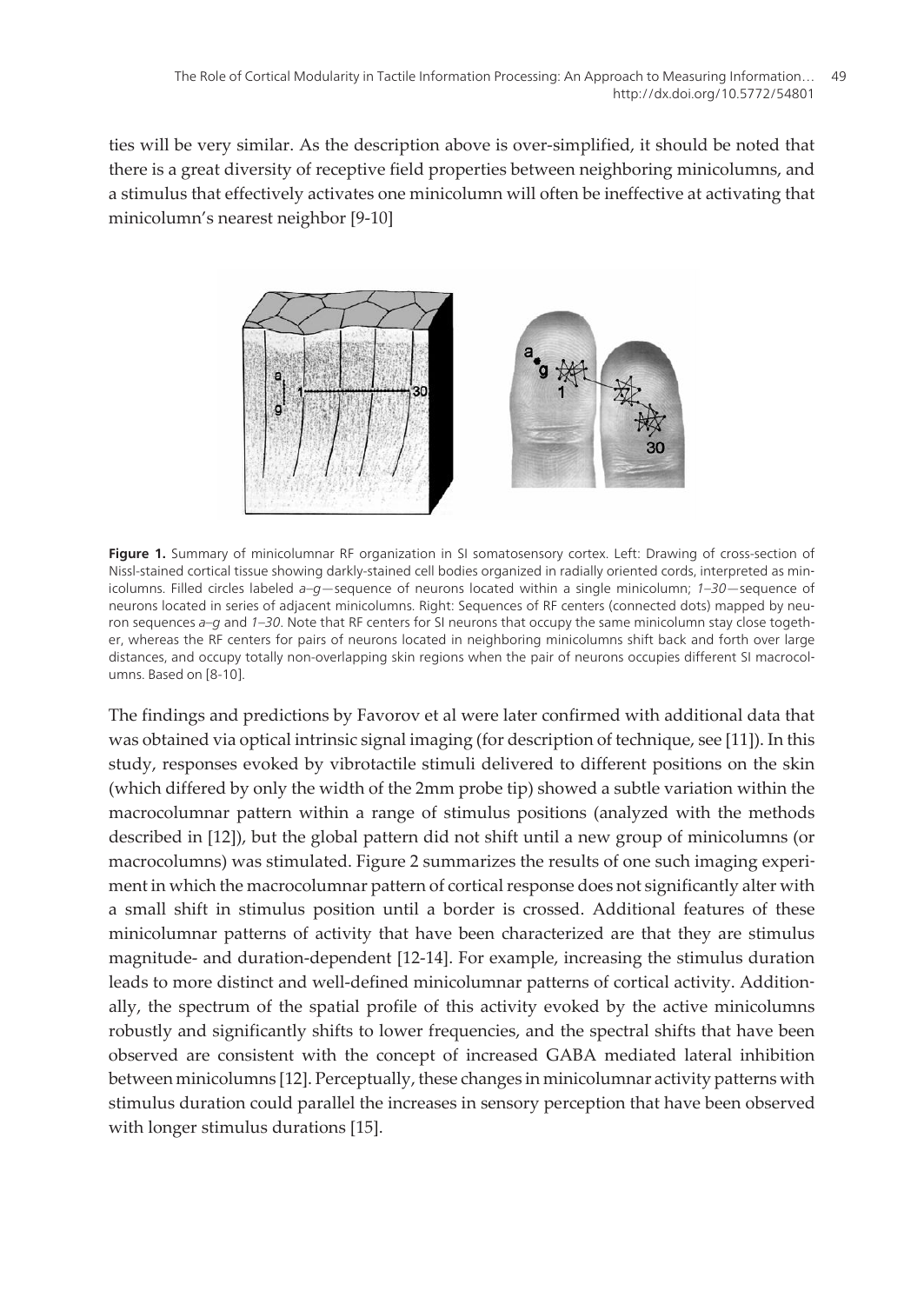<span id="page-3-0"></span>

**Figure 2.** Summary of optical intrinsic signal evoked responses in SI cortex from four adjacent stimulus positions. Dif‐ ference in stimulus position was equal to probe diameter (2 mm). Note the abrupt shift between the responses evoked from the stimulus placed at the first three positions vs. that of the fourth. Modified from [\[13](#page-17-0)].

Casanova and colleagues have demonstrated that there is a substantial increase in minicolumn density in the parietal cortex of individuals with autism [\[1](#page-17-0)[,16](#page-18-0)]. This increase in minicolumn density results in a disproportionately large number of minicolumns becoming packed into the same cortical space and also results in a decrease in the neuropil between minicolumns. Thus, although there are now a higher density of minicolumns, there is less room for the GABA mediated lateral inhibitory connections between the minicolumns that are necessary for shaping the within-macrocolumn response that has been observed with repetitive stimulus duration [[12-14,](#page-17-0) [17-20\]](#page-18-0). This alteration in basic cortical microarchitecture would then predictably contribute to an individual's sensory perception in a couple of ways. First, the increase in minicolumn density should afford an individual with autism an advantage in some sensory tasks, such as spatial localization, in which the percept would be improved. However, below baseline GABA mediated lateral inhibition between minicolumns would mean that increasing the duration of a stimulus would not increase the resolution or distinction of the within macrocolumn pattern of minicolumnar activity to the same degree, and thus, perception would not be improved. With this hypothesis of the minicolumn's role in spatial localization in mind, we designed an experiment to evaluate the differences between the spatial localization ability of neurotypical controls and subjects with autism [\[21](#page-18-0)]. In the study, a subject's ability to distinguish between two points on the skin (on the hand dorsum) was determined with two different stimulus durations – 500 msec and 5 sec (full description of the method in [\[21](#page-18-0), [22\]](#page-18-0)). Results from that study are summarized in [Figure 3.](#page-4-0) Although individuals with autism outperformed controls in the shorter stimulus duration task, they did not demonstrate the nearly two-fold improvement that the controls did when the stimulus duration was extended. Thus, in the case of spatial localization, it appears that alterations in sensory percept could be accounted for by the changes that have been observed in cortical minicolumn architecture.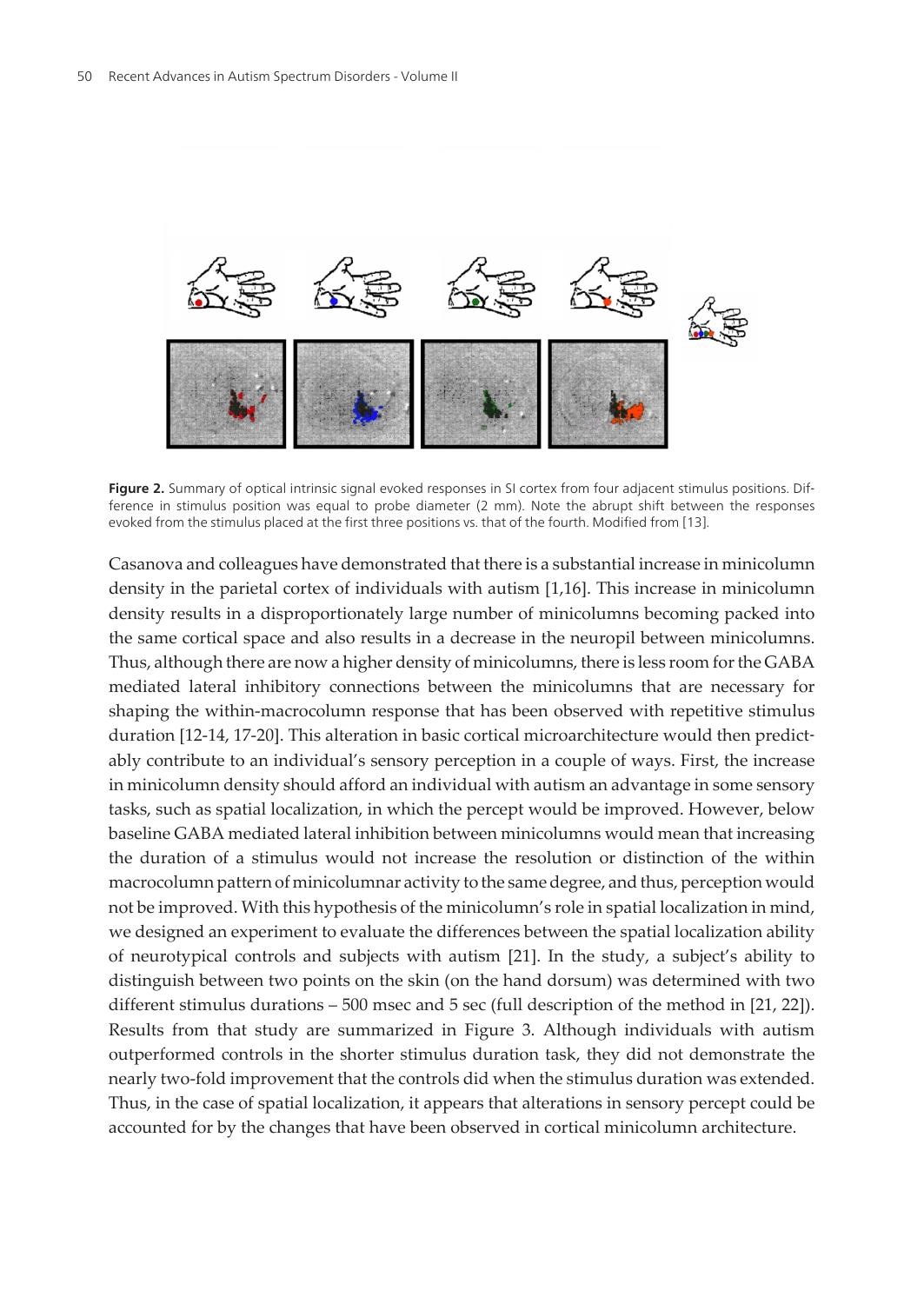<span id="page-4-0"></span>The Role of Cortical Modularity in Tactile Information Processing: An Approach to Measuring Information… http://dx.doi.org/10.5772/54801 51



**Figure 3.** Spatial localization under two conditions of adapting stimulus duration for adults with autism versus neurotypical controls. Data displayed from the control subjects (previously reported [\[22](#page-18-0)]) contrasts markedly from the data obtained from observations of subjects with autism. Note that subjects with autism, although they clearly outper‐ formed the controls in the 0.5 sec adapting condition, did not improve with the 5.0 sec adapting condition. Modified from [[21\]](#page-18-0)

The difference that was observed in short vs. long stimulus duration in the above-described spatial localization experiment led us to examine more directly the relationship between our previous adaptation animal studies and the role that adaptation – or conditioning stimulation – plays in sensory information processing in autism. It has been well established that condi‐ tioning stimulation – or prolonged pre-exposure to sensory stimulation – significantly modifies discriminative capacity and alters the ability of both peripheral and CNS neurons to process sensory information. Less widely appreciated is the fact that primary sensory cortical mechanisms undergo transient and significant alterations in response to repetitive sensory stimulation. Investigation of the dynamic cortical responses evoked by repetitive stimulation has been an ongoing line of research in our laboratory. One of the focal points has been the spatio-temporal patterns of response in the somatosensory cortex evoked by skin stimulation and how these patterns influence the cortical response to subsequent stimuli. For example, the observations of a number of studies have demonstrated that the spatially distributed pattern of activity evoked in SI cortex by cutaneous flutter stimulation exhibits a prominent timedependency [\[11](#page-17-0), [23,](#page-18-0) [24\]](#page-18-0). Specifically, changing the stimulus duration from 500 msec to 5 sec (such as was done in the spatial localization task described above) would result in two distinctly different patterns of response in SI cortex. [Figure 4](#page-5-0) compares the profiles of two SI cortical responses evoked by vibrotactile stimuli that differed only in duration (Note that the profile is a radial histogram of OIS images generated by plotting the cortical activity evoked by the stimulus as a function of the distance from the center of the region in SI that is maximally activated by the stimulus; [[23, 24](#page-18-0)]). With the 500 msec stimulus, the entire response profile is above-background. However, with the longer duration 5 sec stimulus, a suppressive or inhibitory region surrounds the maximally activated region. This region of inhibitory influence – which persists for several seconds – would interfere with the SI response to a stimulus applied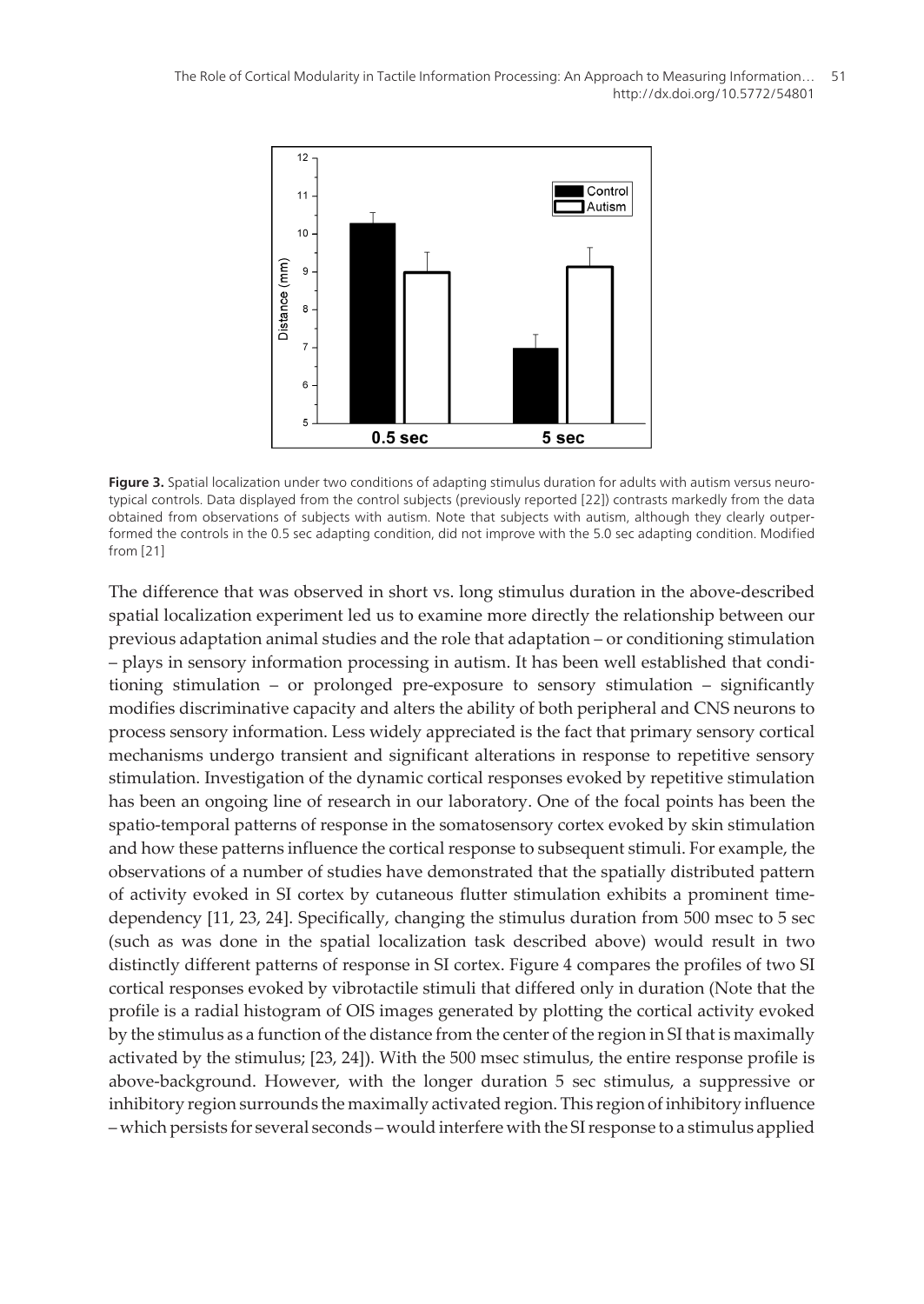<span id="page-5-0"></span>concurrently or subsequently to skin regions in near proximity represented by neurons in that region of SI. Thus, in the case of the above-described spatial localization task, longer stimulus durations would be expected to improve performance. Since the presence of a center-surround in stimulus evoked cortical activity is commonly recognized as a function of GABA mediated pericolumnar lateral inhibition [\[25](#page-18-0), [26](#page-18-0)], and a number of researchers have described GABA deficiency as being consistent with autism [[27-](#page-18-0)[31\]](#page-19-0), we concluded that the lack of improvement with increasing stimulus duration in autism subjects in the spatial localization task could be due to a deficiency in GABA mediated neurotransmission.



**Figure 4.** Radial histograms of SI cortical activity averaged across subjects (squirrel monkeys,  $n = 5$ ). Cortical activity is measured in terms of light absorbance (increased light absorbance can be correlated to increased cortical activity, for review, see [\[11\]](#page-17-0)). Data from the center of the plot corresponds to the maximally responding SI cortical territory to the 5 sec stimulus condition. Note that at the 0.5 sec stimulus duration, there is no below-background activity. Modified from [[23\]](#page-18-0).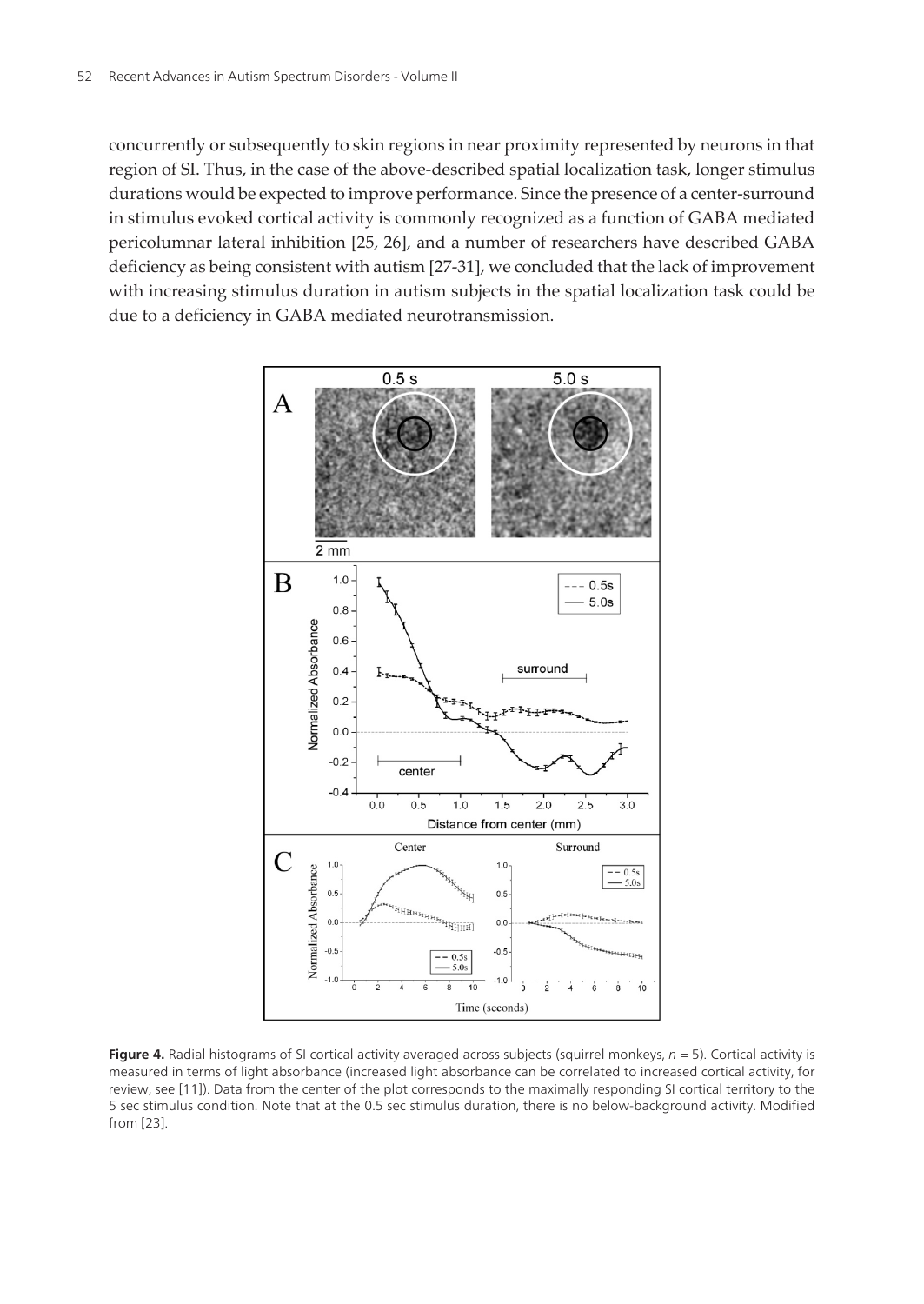The improvements that are normally observed with extended stimulus durations could be attributed to stimulus-evoked inhibition that surrounds areas of excitation. Single unit studies and imaging studies using voltage-sensitive dyes likewise have shown that excitation in the responding neuronal population is accompanied by the development of a surrounding field of inhibition [\[32-35](#page-19-0)]. Similarly, imaging studies that have used the OIS have shown that prolonged stimulation of a discrete skin site not only is associated with increased absorbance within the SI region representing the stimulated skin site, but also with decreases in absorbance in surrounding regions [\[23](#page-18-0), [36-38](#page-19-0)]. Regions of decreased absorbance (increased reflectance) such as that described in [Figure 4](#page-5-0) are widely believed to be indicative of decreases in neuronal spike discharge activity [\[39-41](#page-19-0)], possibly resulting from stimulus-evoked inhibition at these locations. Thus, there is a great deal of evidence that the suppressed or below-background activity observed suggests that stimulus-evoked inhibition is responsible for the improve‐ ments in performance that are normally observed with repetitive stimulation. However, it appears that in the case of autism, there is sufficient evidence to speculate that the normal center-surround relationship in cortical patterns of activity does not fully develop.

# **3. Cortical modularity and adaptation**

In addition to changes in spatial contrast, as described above, repetitive stimulation also results in temporally defined changes of cortical activity, the most prominent of which is a reduction in cortical response with extended stimulus duration. At the single cell level, both visual and somatosensory cortical pyramidal neurons undergo prominent use-dependent modifications of their receptive fields and response properties with repetitive stimulation. These modifica‐ tions can attain full development within a few tens of milliseconds of stimulus onset, and can disappear within seconds after the stimulus ends (visual cortical neurons: [[42-53\]](#page-20-0)) alternatively – for review of short term cortical neuron dynamics in visual cortex, see [[53, 54\]](#page-20-0); for review of short-term primary somatosensory cortical neuron dynamics see [[15,](#page-17-0) [55](#page-20-0)].

Optical imaging studies have also characterized the short-term dynamics of the populationlevel response of squirrel monkey contralateral primary somatosensory (SI) cortex using different amplitudes and durations of vibrotactile stimulation [\[11](#page-17-0), [12](#page-17-0), [23,](#page-18-0) [24,](#page-18-0) [56](#page-21-0)]. The results of these optical intrinsic signal (OIS) imaging studies demonstrated a strong correlation between the amplitude of 25 Hz vibrotactile (flutter) skin stimulation and the response magnitude evoked in SI. In addition to the systematic changes in the spatial pattern of response in SI that correlated with increases in the amplitude and the duration of the stimulus, increasing the stimulus duration led to differences not only in the peak magnitude of the evoked cortical response, but also in the relative rates of rise and decay of the magnitude of the evoked intrinsic signal. These differences in the rates of rise and decay could impact the refractory period following a stimulus during which the magnitude of the response to a subsequent stimulus is diminished [\[57](#page-21-0)].

In order to assess the impact that adaptation has on perception, experiments were designed to directly measure the change in amplitude discrimination capacity that occurs with prior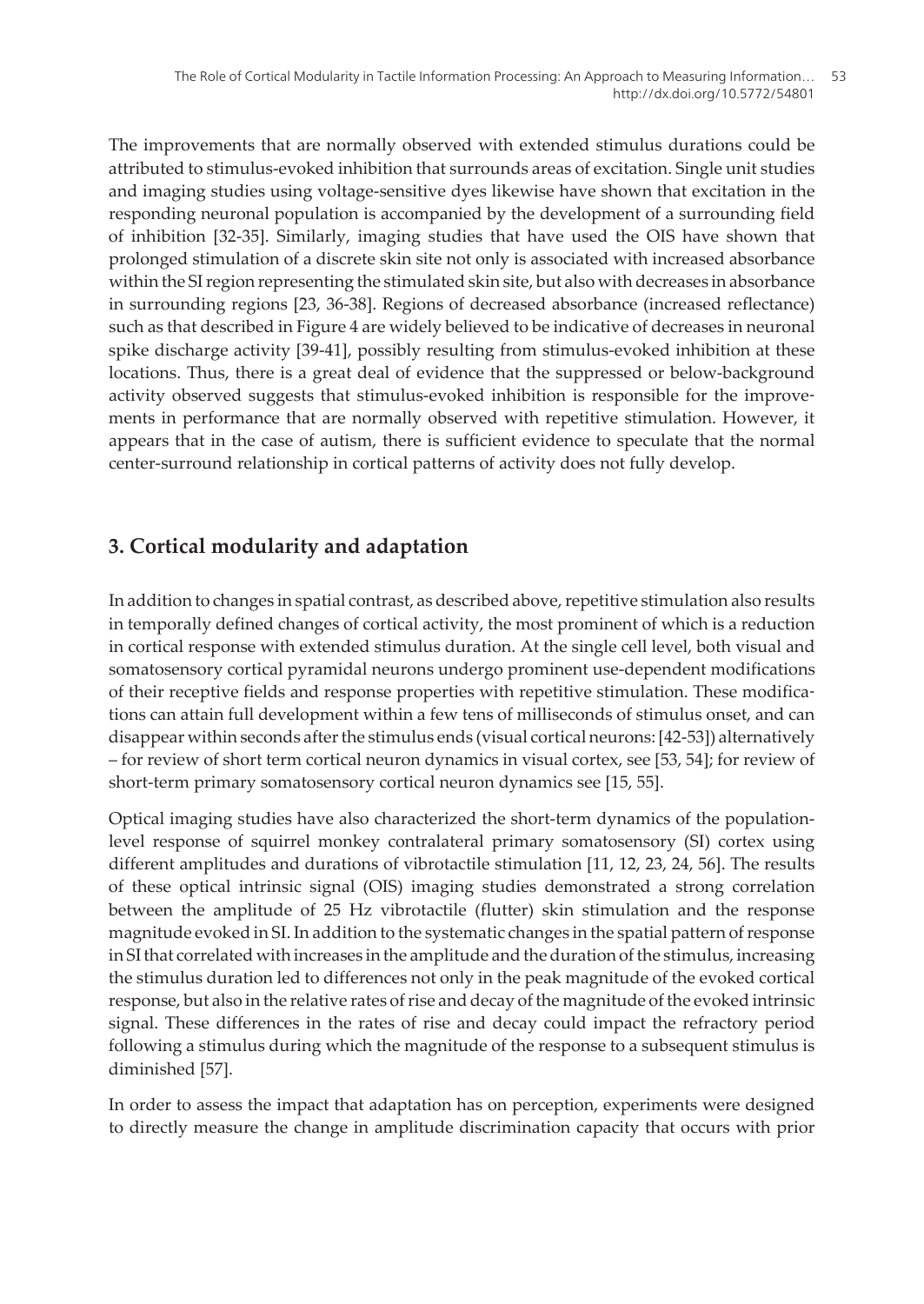stimulus exposure (or prior conditioning stimuli). The studies demonstrated that a subject's ability to discriminate between two simultaneously delivered vibrotactile stimuli – differing only in amplitude and location – was very robust and repeatable across a large number of (healthy) subjects but was very sensitive to varying conditions of pre-exposure to sensory stimuli [[58](#page-21-0)]. Changing the duration of the conditioning stimulus delivered to one of the two sites before the amplitude discrimination task significantly altered a subject's ability to determine the actual difference between the two stimuli. One significant finding of that study was that specific durations of conditioning stimuli altered the subject's amplitude discriminative capacity in a predictive and quantifiable fashion (see Figure 5).



**Figure 5.** Comparison of amplitude difference threshold (with s.e. bars) to different conditions of adaptation. The test and standard stimuli were preceded by an adapting stimulus at the site of the test stimulus (ranging from 0.2 to 2 sec in duration). Note that single site adapting stimulation leads to a progressive and systematic decrease in performance with increasing adaptor duration [[58\]](#page-21-0).

This finding indicated that the method could be viewed as a reliable indicator of the influence of adapting stimuli on cortical response, as changes in peripheral response are not mediated at these short stimulus durations (for discussion, see [\[58](#page-21-0)]).

Conditioning stimuli did not have as pronounced an impact on the amplitude discriminative capability of subjects with autism as it did with the control group [\[60](#page-21-0)]. In [Figure 6](#page-8-0), results obtained using identical methods from subjects with autism and controls are compared. Note that adaptation (i.e., a 1 sec conditioning stimulus at one stimulus site prior to the amplitude discrimination task) resulted in the control subjects performing significantly worse than they did in the absence of adaptation. However, in the case of the autism subjects, the impact of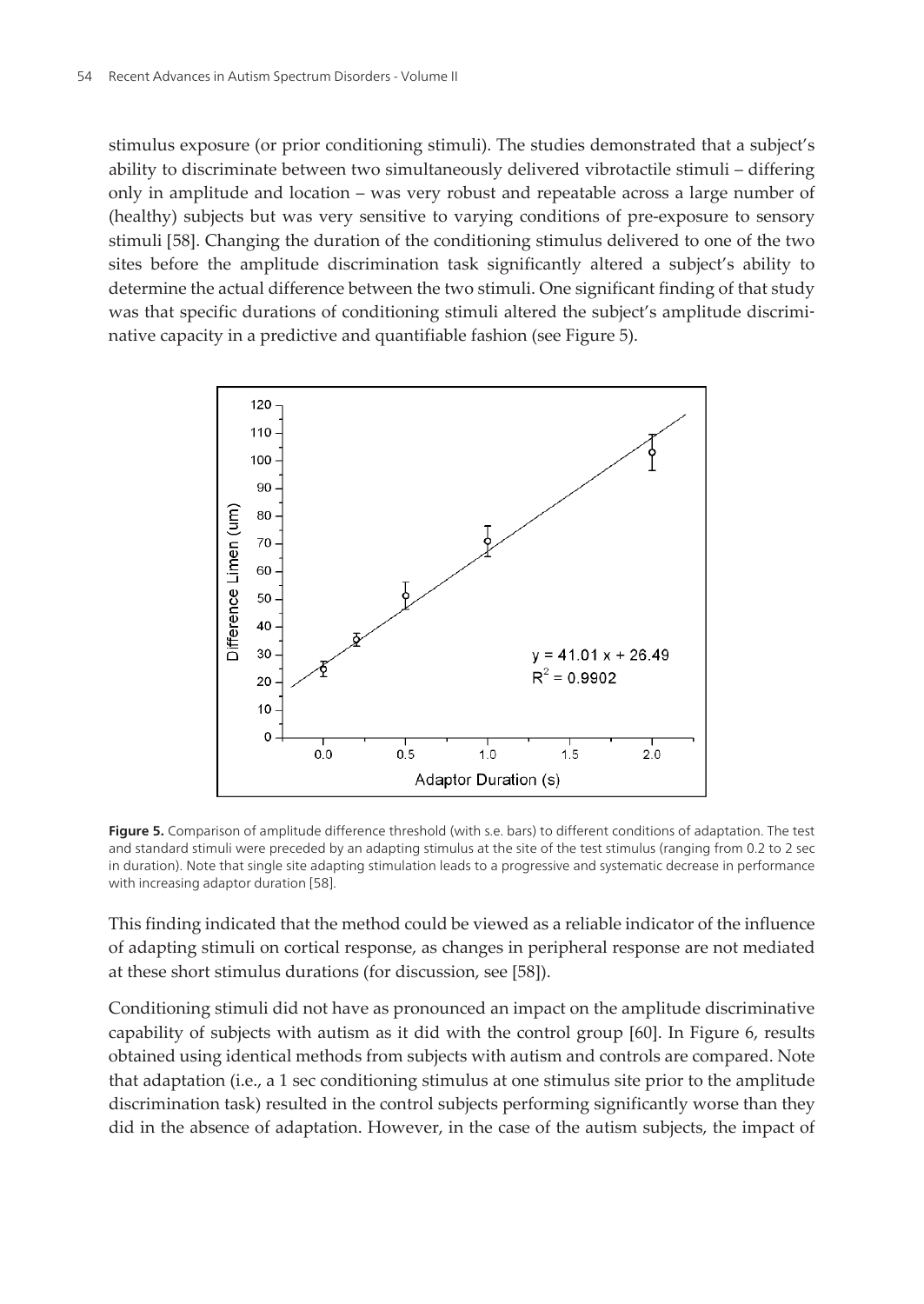<span id="page-8-0"></span>prior history of stimulation was not as significant, and the amplitude discrimination metric was not impacted to the same degree as it was in the controls. Thus, the ineffectiveness of a conditioning stimulus in this study repeated the findings of the spatial localization studies, in that adapting stimuli had little or diminished effect – positive or negative – on the sensory discriminative performance of individuals with autism.



**Figure 6.** Comparison of difference limen (with s.e. bars) normalized to the unadapted condition. Note that for both the control and the autism group, 1 sec adaptation resulted in an elevated difference limen (\* ANOVA;  $p < 0.01$ ). The control group showed a greater impairment with adaptation (~45%) than the autism group (~5%) [[59\]](#page-21-0).

# **4. Cortical modularity and synchronization**

There are a number of autism studies that have described Parkinsonian-like motor character‐ istics and/or postural control problems, which could be attributed to deficits of the basal ganglia portion of the frontostriatal system [\[60](#page-21-0), [61\]](#page-21-0). These deficits in sensorimotor control could be derived, in part, from the role that the frontostriatal system plays in an individual's timing perception as well as the coordination that is required between cortical regions during sensorimotor tasks. Timing perception, which can be measured with some relatively simple temporal discriminative measures (such as TOJ: temporal order judgment and TDT: temporal discriminative threshold) – is most often accounted for by the frontostriatal system largely as a result of these measures being sensitive to lesions to the supplementary motor area (SMA), posterior parietal cortex, and basal ganglia [\[62](#page-21-0), [63\]](#page-21-0). Also because of the fact that above-average TOJ thresholds occur in subjects with known damage to these same cortical areas (dyslexia [[64\]](#page-21-0), dystonia [\[65-67](#page-21-0)] and Parkinson's disease [\[68](#page-21-0)]). Most recently, it was found that individuals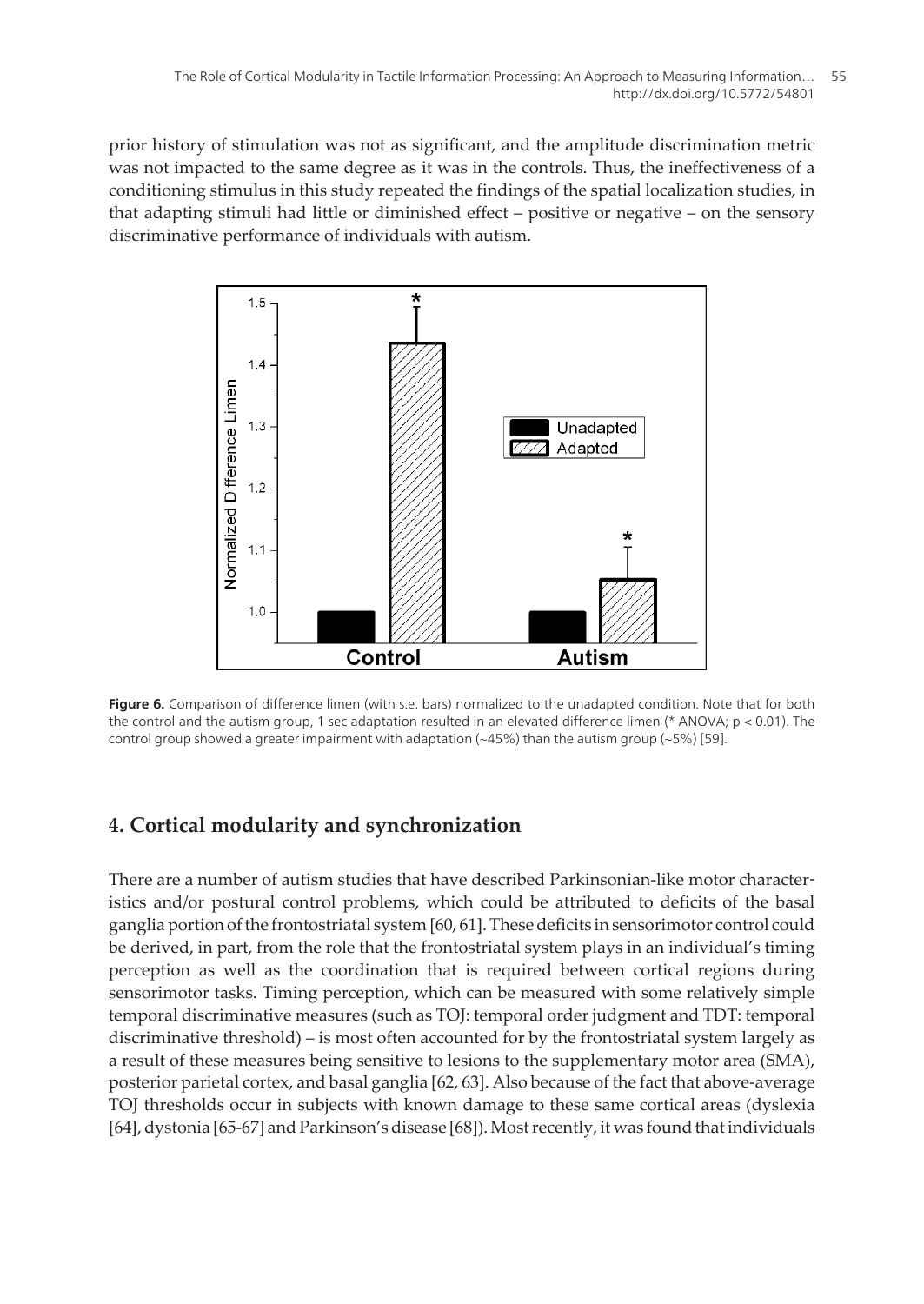with autism also have below-average timing perception capacity [[69\]](#page-22-0). This timing deficit could be accounted for by differences in a number of structures, particularly in the frontostriatal system, that have been implicated in autism (e.g., basal ganglia [[70-76\]](#page-22-0); caudate nucleus [[70\]](#page-22-0); thalamus [[77, 78](#page-22-0)]; and impaired white matter connectivity in the frontal lobe [\[79](#page-22-0)]).

In addition to the role that the frontostriatal system may have in the perceptual timing deficits of autism, the role of synchronization (or lack of synchronization) in autism has gained a certain degree of prominent attention. Uhlhaas and Singer [[80\]](#page-22-0) recently reviewed the experimental evidence that suggests that functional connectivity is reduced in autism, primarily based on fMRI studies [\[81](#page-22-0)[-86](#page-23-0)] that examine the coordinated activity between different areas of the cerebral cortex. A few studies, using MEG and EEG, have found gamma oscillations, which are considered to be important in the process of coordinating cortical activity, to be below normal in subjects with autism [\[87](#page-23-0), [88](#page-23-0)]. From the perspective of cortical modularity at both the minicolumnar and macrocolumnar scales, synchronization at the local cortical level should also be impacted. Casanova and colleagues have suggested that the aberrant minicolumnar structure that they have found in autism could result in the disruption of the inhibitory architecture [[16\]](#page-18-0) that is required for normal function in local neural circuitry. Disruption of functional connectivity at the local minicolumnar level could be responsible for, or strongly correlated with, the dysfunctional connectivity that has been observed across large-scale cortical areas.

There is a rapidly growing appreciation in neurobiological research of the important contributions to sensorimotor function of coordinated across-neuron patterns of spike discharge activity within the neocortical areas activated by sensory stimuli (for comprehensive review see [\[89](#page-23-0)]). In particular, stimulus-induced, time-dependent (dynamic) across-neuron synchronization of action potential discharge and the associated oscillatory modulation of spike firing are common and prominent properties of neocortical networks devoted to the processing of sensory information. The tendency of sensory neocortical networks to generate synchronized oscillations in response to stimulation has raised the possibility that synchronization may play a prominent role in some aspects of sensory perception. We examined whether or not synchronization could impact the topography of temporal perception [\[90](#page-23-0)]. The goal of the study was to elucidate the impact of stimulus-driven synchronization on adjacent cortical ensembles and the spatio-temporal integration of information that results from those ensembles being temporally linked or bound by a common synchronizing input. More specifically, we demonstrated that temporal order judgment (TOJ – a measure obtained from determining the minimal inter-stimulus interval necessary for a subject to detect the temporal order of two sequentially delivered peripheral stimuli) and temporal discrimination threshold (TDT) in neurotypical subjects were significantly impacted when two synchronized (but low ampli‐ tude) vibrotactile stimuli were delivered concurrently to the dual test stimulus sites. The conclusion of that study was that the stimulus-driven linkage between topographically adjacent sites resulted in an increase in TOJ threshold and TDT (or worse performance), most likely because these cortically adjacent or near-adjacent regions were being driven with a simultaneous and identical sinusoidal pair of tactile stimuli which contributed to a loss in spatio-temporal contrast [\[90](#page-23-0)].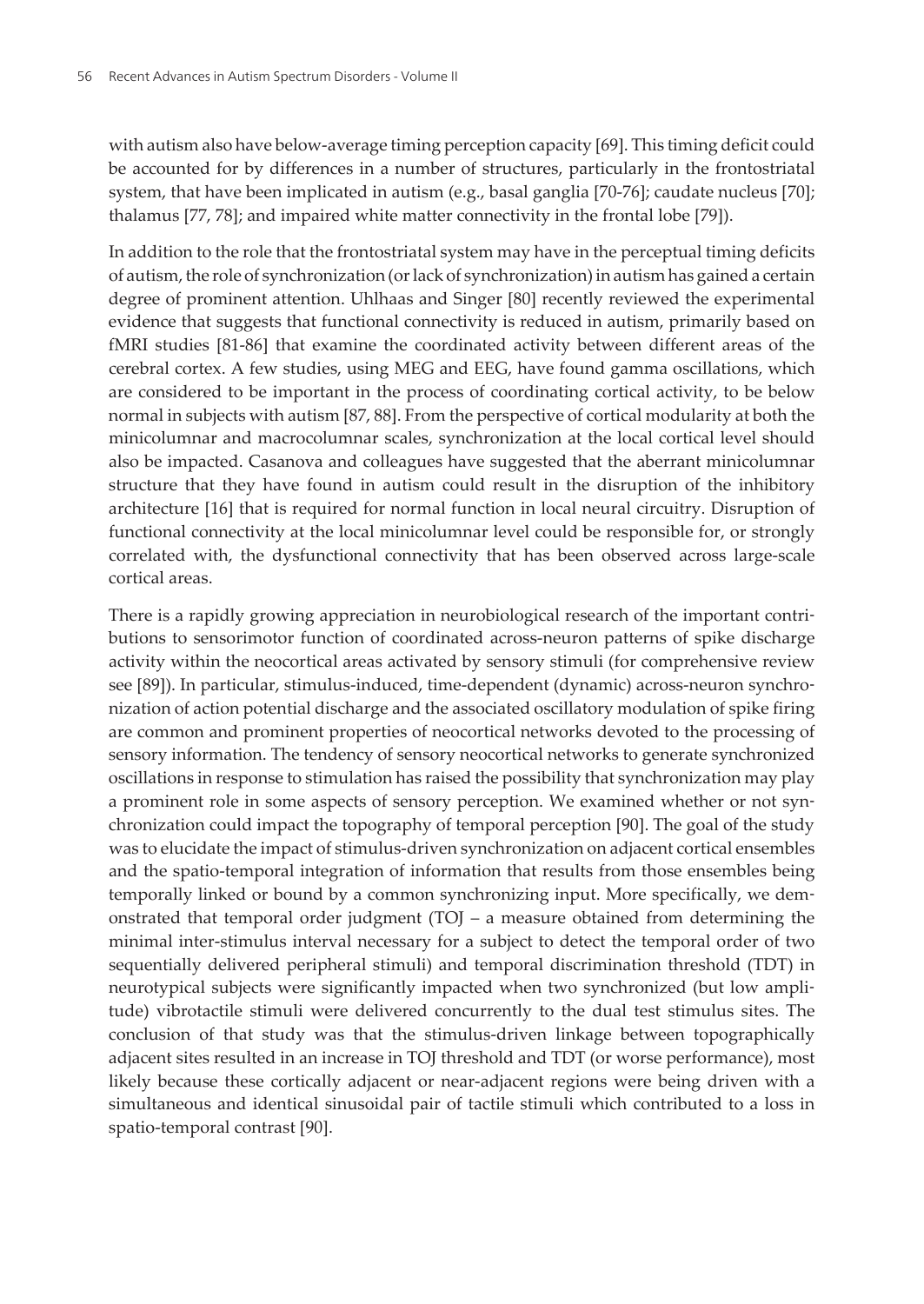A subsequent question that was then addressed was whether or not individuals with autism experience a decrease in timing perception (as measured by TOJ and TDT) if the same concurrent synchronizing stimuli were delivered during the TOJ/TDT tests. If neurologically compromised individuals – such as those with autism – have distinct systemic cortical deficits, and these deficits extend to local neuronal circuitry connectivity, then the abnormal functional connectivity between adjacent and/or near adjacent cortical ensembles would hypothetically decrease the effect that stimulus-driven synchronization has on the TOJ or TDT task (i.e., performance on the task would not degrade). Comparisons of the control vs. autism results (previously reported in [[69,](#page-22-0) [90\]](#page-23-0)) are shown in Figure 7. Note that with concurrent stimulation, individuals with autism do not suffer the same decrease in sensory discriminative performance that controls do. In other words, the functional linkage in controls that becomes rapidly established, due to local synchronization effects, appears to perceptually bind the two stimulus sites (in this case, digits two and three) to an extent that it becomes more difficult to identify the temporal order between the two sites. Thus, as in the case of adaptive responses, it appears that there is a loss of an ability to integrate both spatial and temporal information in autism.



**Figure 7.** TDT and TOJ performance metrics obtained in the presence and absence of 25 Hz conditioning stimulation. The 25 Hz conditioning stimulus significantly impaired TDT by ~240% ( $p < 0.01$ ) and TOJ by ~360% ( $p < 0.01$ ) for the control group, whereas the autism group showed no significant change for either measure [\[69](#page-22-0)].

What could account for the reduction in TOJ performance in Typically Developing (TD) controls? Functional connectivity between neighboring cortical regions normally leads to a reduction in TOJ performance in healthy controls with the introduction of the synchronized conditioning stimuli, and this is predicted by recordings from *in vivo* animal studies. Consider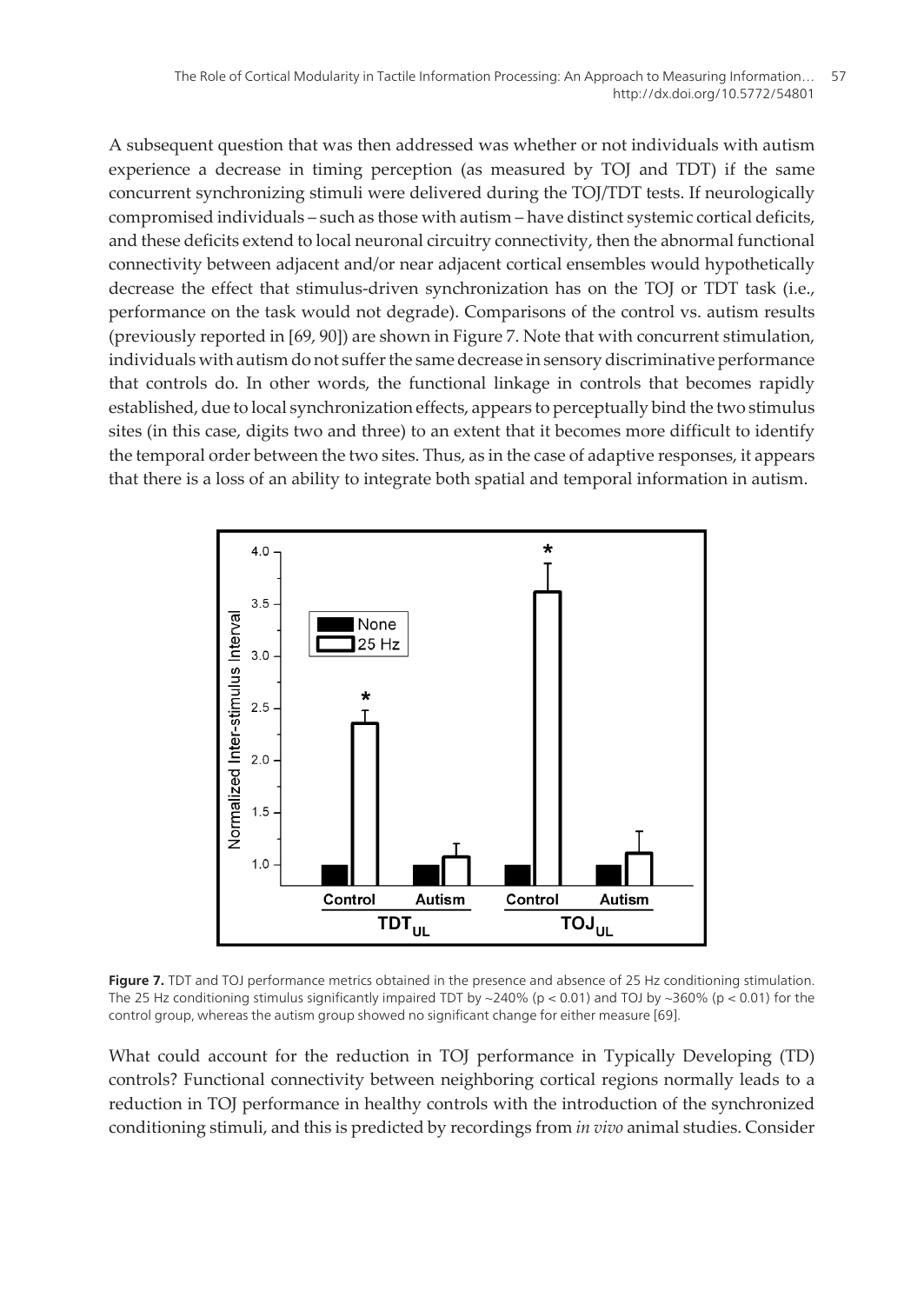the results displayed in Figure 8. Extracellular recordings were obtained from SI cortical regions corresponding to D2 and D3 in the squirrel monkey. When a vibrotactile pulse was delivered to D2, a significant above background response was evoked at D2 (top left quadrant) but not at the D3 representation (top right quadrant). However, when sub-threshold synchronized sinusoidal stimuli were delivered to both digits prior to the pulse (bottom half of Figure 8), the pulse at D2 evokes a response at both the D2 and D3 representations (note absence of evoked activity before zero msec during subthreshold stimulation).



Figure 8. Extracellular recordings obtained from SI cortical regions corresponding to D2 and D3 in the squirrel monkey. When a vibrotactile pulse was delivered, a significant above background response was evoked at D2 but not at the D3 representation. When sub-threshold synchronized sinusoidal stimuli were delivered to both digits prior to the pulse, the pulse at D2 evokes a response at both the D2 and D3 representations.

From this type of data, we hypothesized that this response was the result of functional connectivity between adjacent and/or near adjacent cortical ensembles. In other words, the conditioning stimuli delivered prior to the TOJ task engaged the cortical ensembles in the D2 and D3 cortical representations to be in concert, and delivery of a simple stimulus to one digit (D2) resulted in a near simultaneous response at the representation of another digit (D3). Thus, it would be predicted that delivery of synchronized conditioning stimuli would impact the topography of temporal perception [[90\]](#page-23-0). However, individuals with autism do not suffer the same decrease in sensory discriminative performance that neurotypical controls do. In other words, the functional linkage that becomes rapidly established in TD individuals to local synchronization effects. appears to perceptually bind the two stimulus sites does not occur in autism [[69\]](#page-22-0). Thus, an extrapolation of this is that, utilizing measures impacted by stimulus driven synchronization, there is significant hypo-connectivity in autism at the level of local cortical ensembles.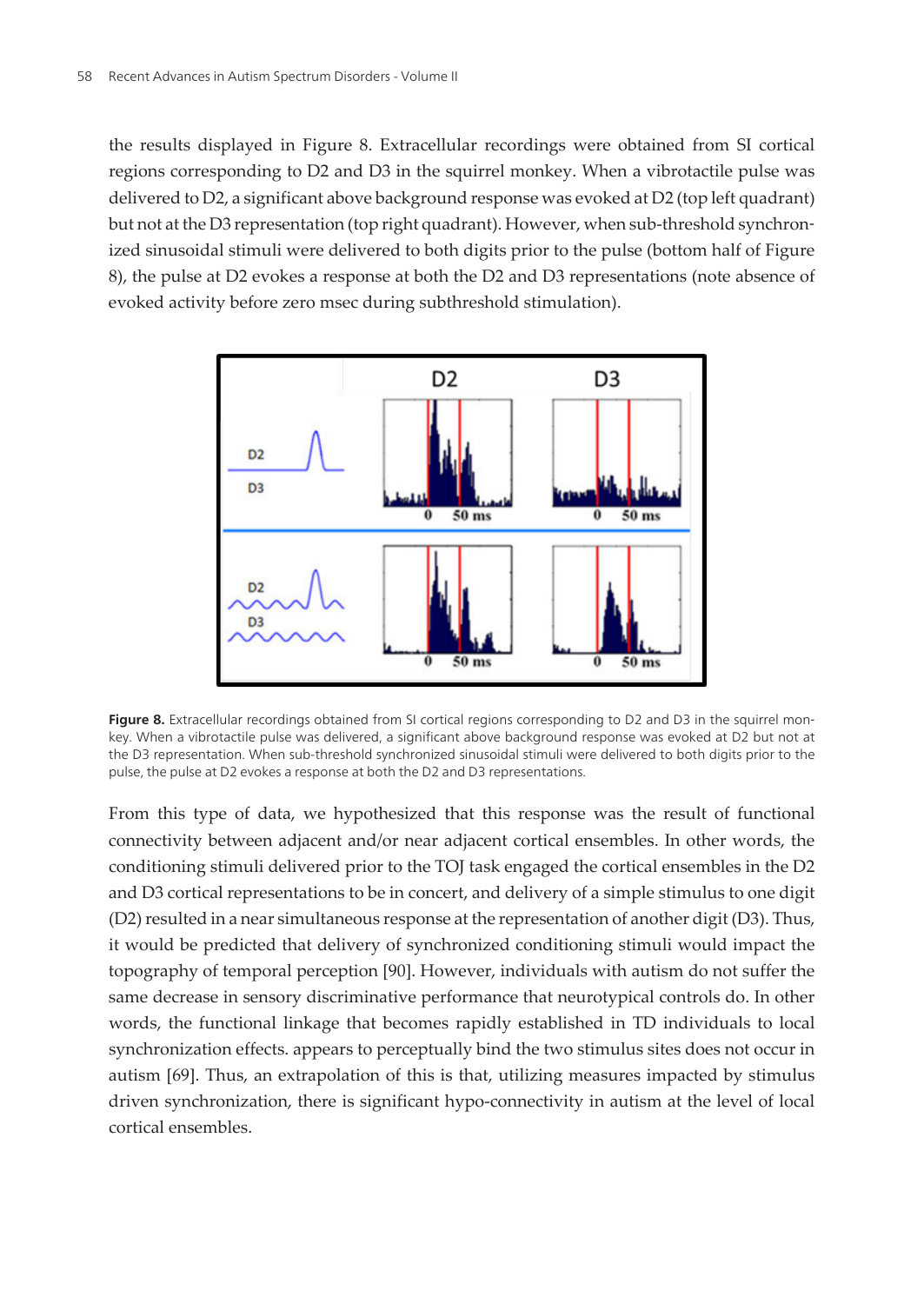The Role of Cortical Modularity in Tactile Information Processing: An Approach to Measuring Information… http://dx.doi.org/10.5772/54801 59



**Figure 9.** Visual representation of feed forward inhibition

**Interim Summary**: In the previous 3 sections, we described sensory-based diagnostic protocols that were based on neurophysiological principles that have been elucidated in animal studies. In the following sections, we describe additional protocols based on hypotheses that have not yet been tested in *in vivo* animal models, and it is anticipated that these protocols will add further insight into differences in fundamental mechanisms of information processing between TD and Autism Spectrum Disorder (ASD) individuals.

# **5. The role of sub-threshold stimulus-evoked inhibition: feed-forward inhibition and the role of within-column connectivity**

A major well-documented feature of cortical functional organization is the presence of prominent feed-forward inhibition in the input layer 4 (see Figure 9). Local layer 4 inhibitory cells receive direct thalamocortical input and in turn suppress responses of neighboring layer 4 excitatory cells to their thalamocortical drive, thereby sharpening their RF properties [[91-](#page-23-0)[96\]](#page-24-0). These inhibitory cells are more responsive to weak (near-threshold) afferent drive than are the excitatory layer 4 cells and thus they *raise* the threshold at which excitatory layer 4 cells begin to respond to peripheral stimuli. Sensory testing of stimulus detection threshold is particularly well-suited for probing feed-forward inhibition, considering that stimuli just below the detection threshold will be too weak to vigorously engage other layer 4 mechanisms besides thalamocortical excitation and feed-forward inhibition (such as lateral excitation, recurrent or feedback inhibition, or activity-driven adaptation).

Tactile thresholds were collected in two distinct manners. The "static thresholds were meas‐ ured using a 20-trial Two Alternative Forced Choice (2AFC) Tracking protocol. During each trial a 25 Hz vibrotactile test stimulus (lasts 500 ms) was delivered to either D2 or D3; the stimulus location was randomly selected on a trial-by-trial basis. Following each vibrotactile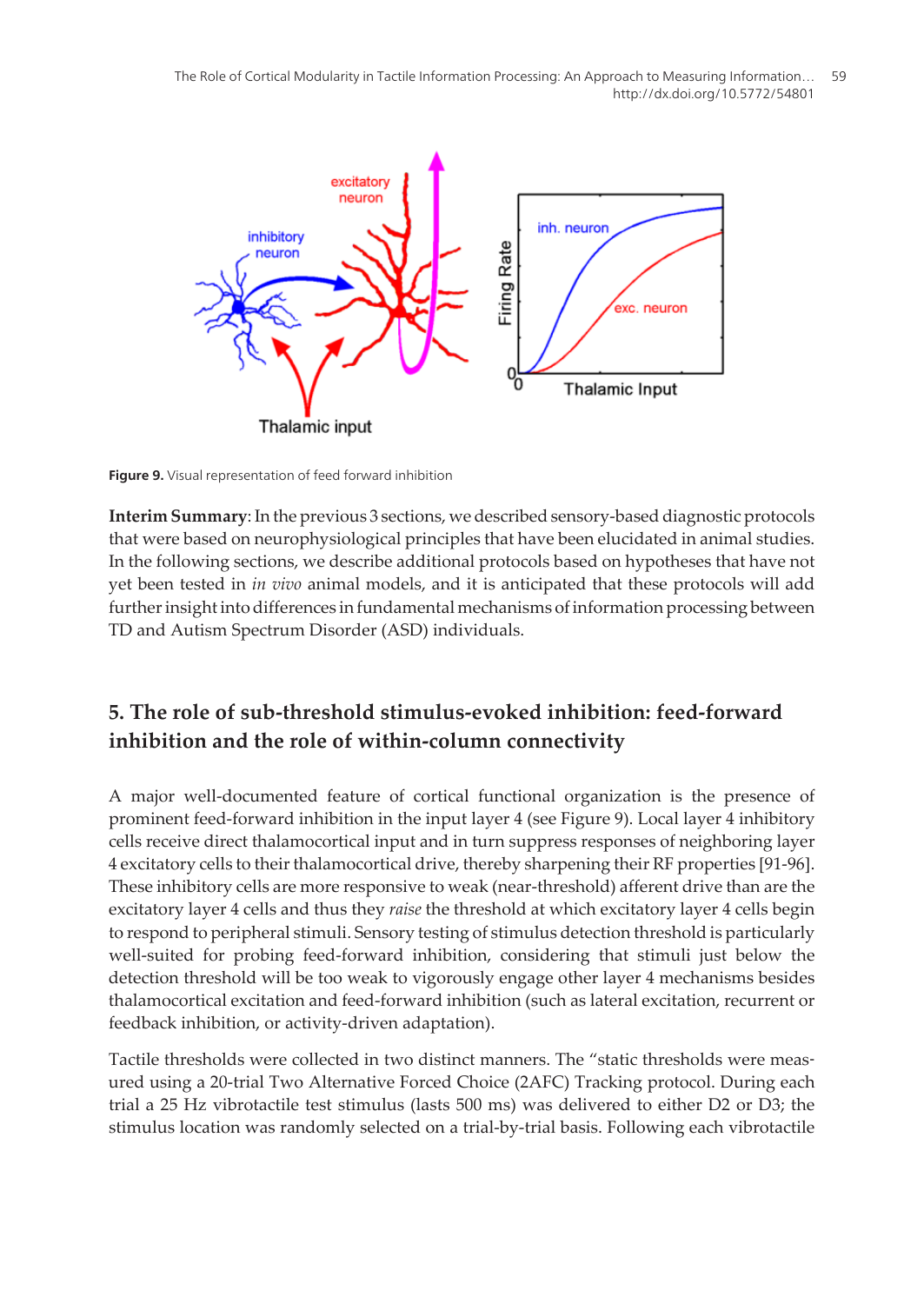<span id="page-13-0"></span>stimulus, the subject was prompted to select the skin site (D2 vs. D3) that perceived the stimulation. After a 5sec delay – based on subject response – the stimulation was repeated until the completion of the 20 trials. The stimulus amplitude was started at 15μm and was modified based on the subject's response in the preceding trial. During the "dynamic" threshold detection, a 25 Hz vibrotactile stimulus was delivered to either D2 or D3 (the stimulus location was randomly selected on a trial-by-trial basis). The amplitude of the stimulus was initiated from zero and increased in steps of 2 μm/s. The subject was instructed to indicate the skin site that received the stimulus as soon as the vibration was detected. Multiple trials were conducted with a random delay between trials and the results from those trials were averaged for each subject. For a complete experimental explanation, see [[97-99\]](#page-24-0).



**Figure 10.** Static Thresholds collected using a 2AFC Protocol are compared to Dynamic Thresholds using a ramping amplitude protocol.

In our comparative study of typically developing vs. autism individuals, we found that subjects with autism exhibit significantly greater diversity in their detection thresholds on fingertips than control subjects, with two groups emerging (designated as Group A and Group B). Based on cluster analysis of several measures, the data that we have obtained thus far strongly suggests two distinct clusters within the spectrum. Group B autism individuals have dynamic thresholds lower than controls (thus suggesting reduced feed-forward inhibition) and group A autism individuals have dynamic thresholds higher than controls (thus suggest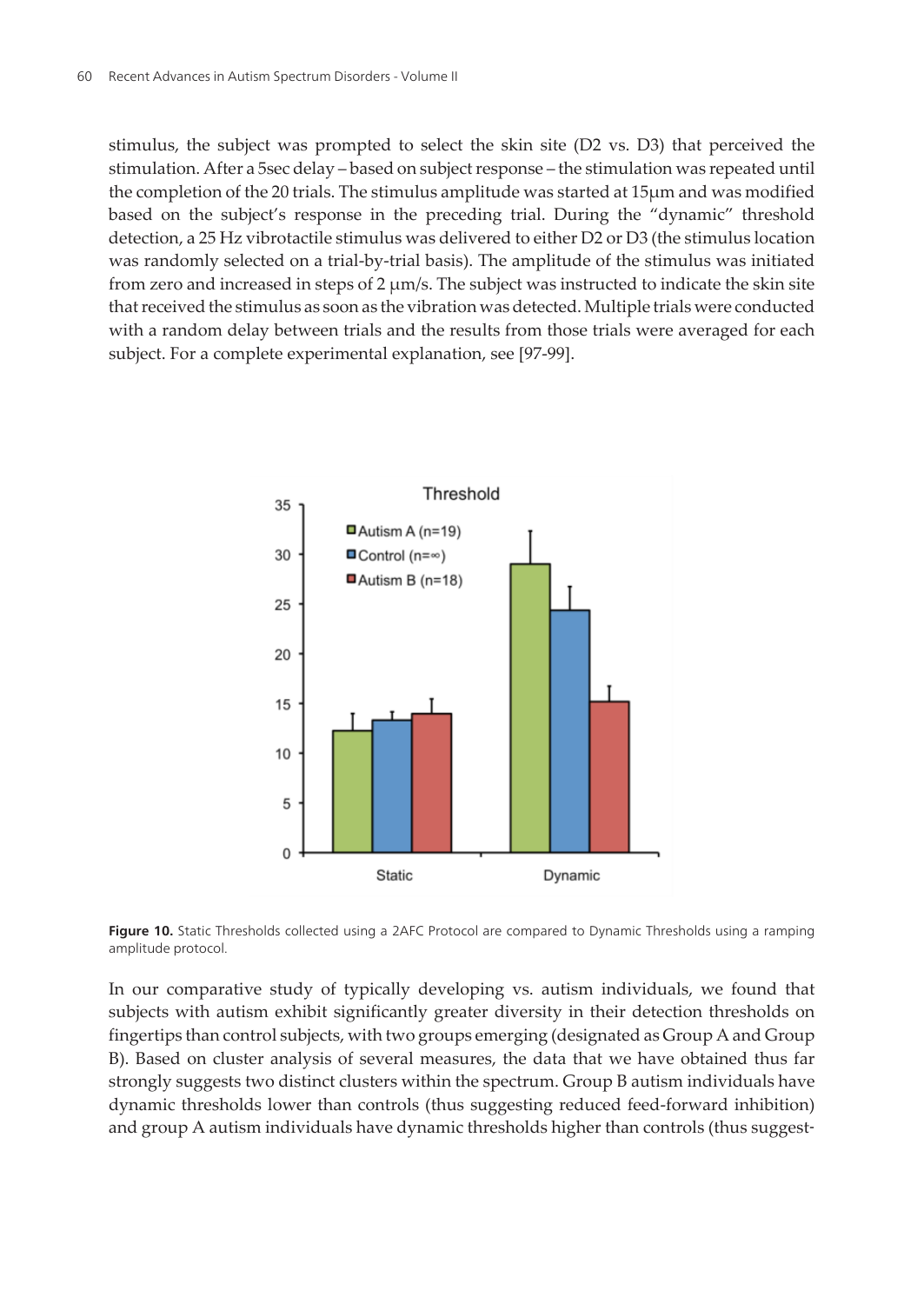ing enhanced feed-forward inhibition). Inhibitory neurogliaform cells in layer 4 use both  $\mathsf{GABA}_\mathsf{A}$  and  $\mathsf{GABA}_\mathsf{B}$  receptor-mediated inhibitory synaptic transmission ([\[100\]](#page-24-0); in other inhibitory cell classes,  $\mathsf{GABA}_\mathtt{B}$  receptors are located in the presynaptic membrane and used for autocontrol).  $\mathsf{GABA}_\mathtt{B}\text{-}\mathsf{mediated}$  inhibition develops and lasts much longer than  $\mathsf{GABA}_\mathtt{A}\text{-}$ mediated inhibition. We believe we detect the  $\mathsf{GABA}_\mathtt{B}$  component of feed-forward inhibition in our new "dynamic:" variant of the basic ("static") detection threshold test, in which we deliver vibrotactile stimuli of gradually increasing amplitude (starting at zero and growing at a rate of 2 μm/s) until the subject detects the vibration. Interestingly, this time-extended mode of stimulus delivery prominently elevates the detection threshold (compare "static" and "dynamic" plots in [Figure 10\)](#page-13-0), presumably by fully activating slow  $\rm{GABA_B}$  inhibition in addition to fast  $GABA_A$  inhibition. Again we find that autism subjects exhibit greater diversity on this test than controls: group A autism individuals have static thresholds below controls, but dynamic thresholds above controls (suggesting reduced  $GABA_A$  inhibition, but elevated  $\mathsf{GABA}_\mathtt{B}$  inhibition), while group B autism have the opposite relations. Thus, if alteration of GABAa vs. GABAb inhibition influences the impact of subthreshold mediated activation, then the two aforementioned autism populations should, if treated pharmacologically, respond differently to a GABAb agonist, such as baclofen. If this is the case, then a simple measure such as that described above could predict whether or not this particular treatment would be effective.

#### **6. Temporal integration: Rate dependent modulation of vibrotactile stimuli**

The difference that we observed with static vs. dynamic thresholds encouraged us to explore the impact that changing the rate of amplitude modulation would have on sensory percept performance at supra-threshold levels. In the dynamic threshold task, an amplitude modula‐ tion rate of 2 μm/s was used to deliver a *subthreshold* stimulus. Delivering higher rates of amplitude modulation at above threshold values yields very different results. In the data presented below, a subject's ability to match two stimuli was assessed at nine different rates of amplitude modulation (one stimulus was held at steady state values, the other was increased until it was perceived as a match; [[99\]](#page-24-0)). At the lowest rates, subjects performed comparably to the dynamic threshold task (Autism group A performed worse than controls and Autism B, though not significantly). With an increasing rate of modulation, from 1.25 to 10 μm/s, the Autism A group demonstrated a decreasing Difference Limen (DL). As the rate increased above 15 μm/s ond, this group began performing significantly worse in that the test stimuli was increased well beyond the value of the standard stimulus (resulting in the "negative" DL). It appears that this group was unable to temporally integrate information from the stimuli, and future in vivo studies will examine the role that different neurotransmitter systems play in such temporal integration.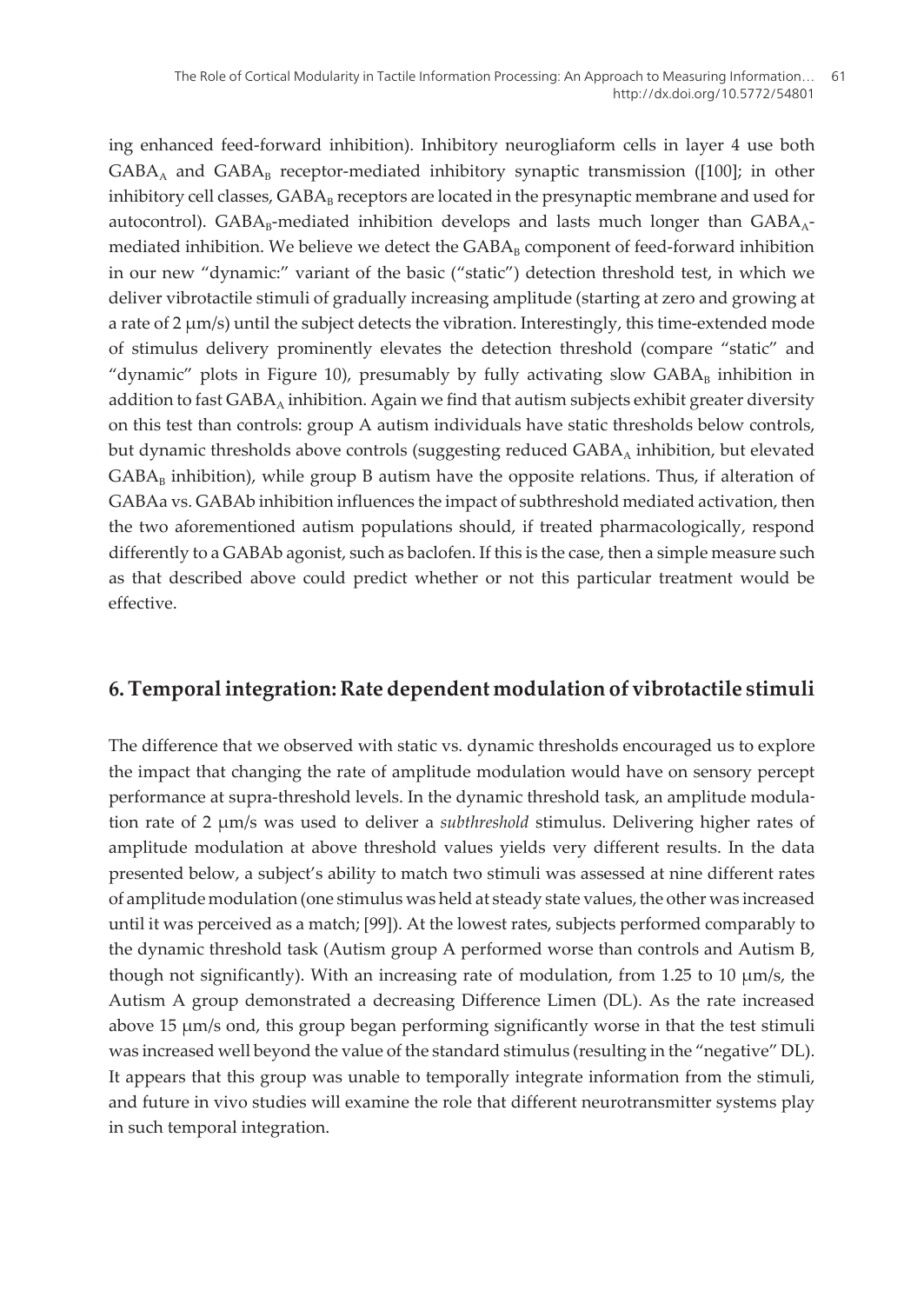

**Figure 11.** Left Panel: Comparison of data obtained from typically developing controls vs. individuals with autism. Note that at lower rates of stimulus amplitude modulation, all 3 groups behave approximately the same way. As the amplitude modulation rate is increased, the responses of one of the autism groups diverge distinctly from the responses of the other subjects. Note that the negative Weber fraction indicates that the subject responded beyond the matching point of the two stimuli rather than before. Right Panel: Comparison of individual data points from the highest modulation rate dis‐ played in Panel A. Note the clustering of the data points within each of the groups of subjects.

# **7. Generating an individual CNS profile from multiple measures**

A battery of protocols yields multiple parameters that can be used to build a CNS profile of a subject. Since each of the tests are influenced by some mechanisms more than others (e.g., adaptation will influence the evoked cortical response during conditioning prior to a TOJ task, but synchronization of cortical ensembles appears to have the predominant outcome on that task), combining the results from multiple tasks – with each task characterized as an inde‐ pendent vector of performance for some aspect of CNS information processing - would predictably yield a unique individual CNS profile. To fully appreciate the differences between subject populations, we utilized a modern mathematical approach for multi-variable analysis. Quantitative performance of each subject on the battery of *N* sensory tests was treated as localizing a subject in an *N*-dimensional "cortical metrics" space (i.e., an abstract space in which each coordinate axis corresponds to one of the battery's sensory tests). Principal Component Analysis (PCA) was then used to graphically display the test-performance data collected in the different subject populations. [Figure 12,](#page-16-0) for example, was generated using PCA on 8 metrics, and it clearly separates individuals with autism (orange) from TD controls (blue) with a 99% confidence level that the two populations are different (using a t-squared Hotelling test). Our long term goal with this work is to develop metrics that have the requisite sensitivity to reflect the impact that treatments or interventions have. It is anticipated that successful treatments would result in a shift of the autism values towards the more tightly clustered control values.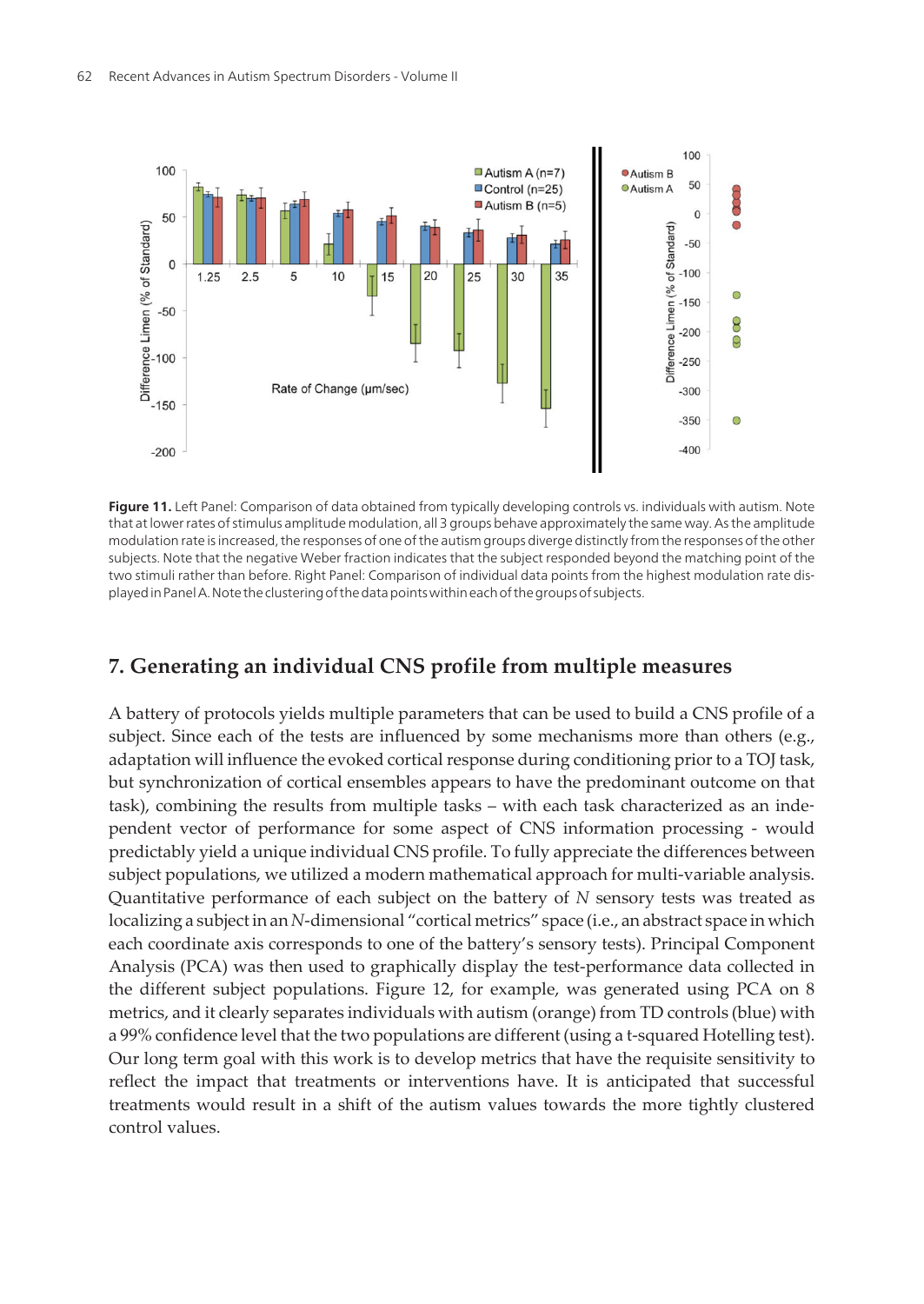<span id="page-16-0"></span>

**Figure 12.** PCA Analysis was used to examine the performance of two populations on 8 differerent metrics. The analy‐ sis clearly separates individuals with autism (orange) from TD controls (blue). (99% confidence using a t-squared Hotelling test)

# **8. Conclusions**

Adults with autism exhibit inhibitory deficits that are often manifested in behavioral modifi‐ cations such as repetitive behaviors and/or sensory hyper-responsiveness. If such behaviors are the result of a generalized deficiency in inhibitory neurotransmission, then it stands to reason that deficits involving localized cortical-cortical interactions – such as in sensory discrimination tasks – could be detected and quantified. This chapter describes recently developed hypothesis driven methods for quantifying metrics of sensory perception based on the neurophysiological principles of cortical modularity. These novel sensory discrimination tests may provide (a) an effective means for biobehavioral assessment of deficits specific to autism and (b) efficient and sensitive measures of change following treatment. The methods could prove to be a useful and efficient way to detect specific neural deficits and monitor the efficacy of pharmacological and/or behavioral treatments in autism.

# **Author details**

Eric Francisco, Oleg Favorov and Mark Tommerdahl

Biomedical Engineering University of North Carolina at Chapel Hill Chapel Hill, NC, USA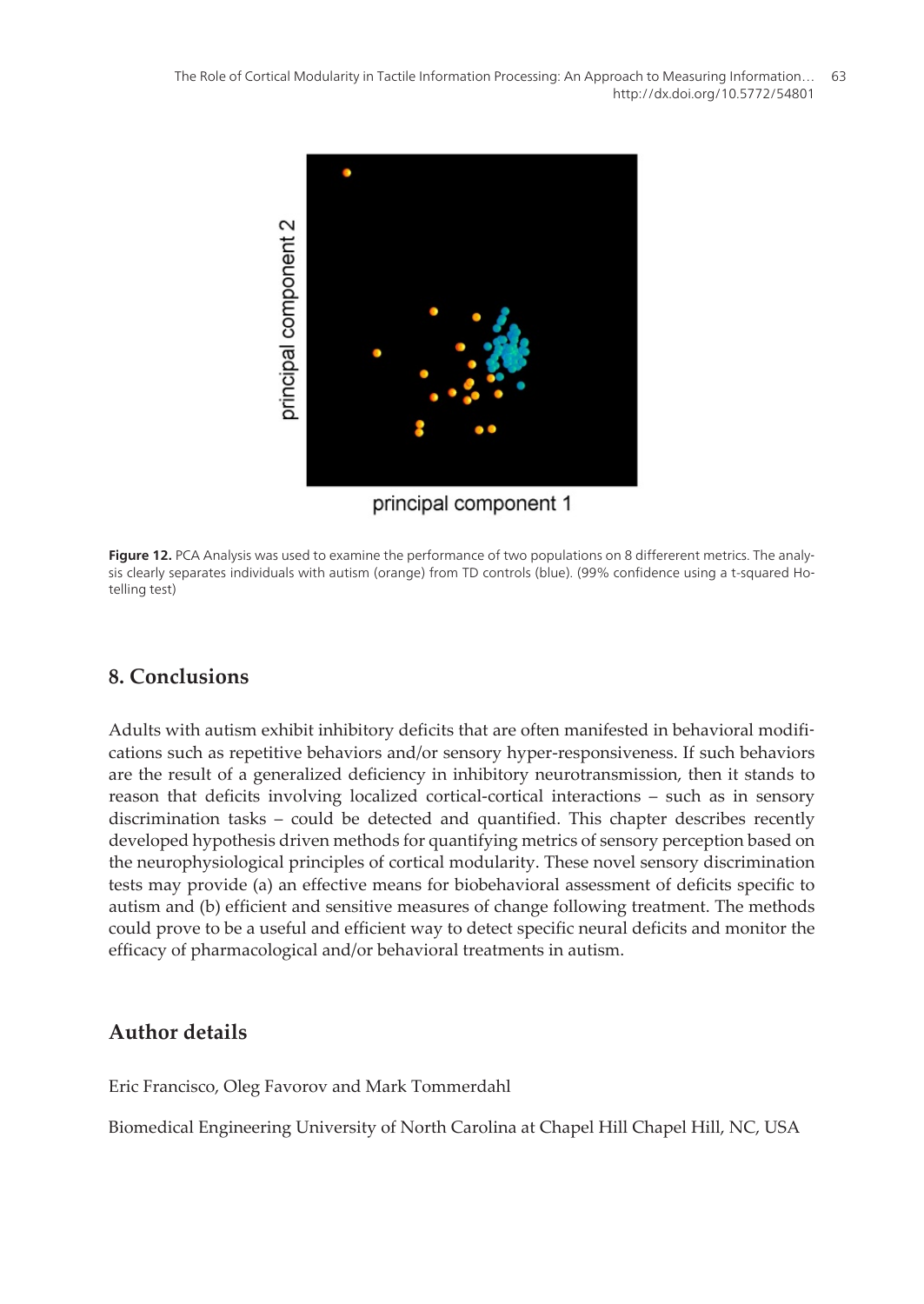#### <span id="page-17-0"></span>**References**

- [1] Casanova, M. F, Buxhoeveden, D. P, Switala, A. E, & Roy, E. Minicolumnar pathology in autism. Neurology (2002). , 58, 428-32.
- [2] Mountcastle, V. B. In: Edelman GM, Mountcastle VB, editors. The Mindful Brain. Cambridge, MA: MIT Press; (1978). , 51-100.
- [3] Rakic, P. Specification of cerebral cortical areas. Science (1988). , 241, 170-6.
- [4] Peters, A, & Yilmaz, E. Neuronal organization in area 17 of cat visual cortex. Cereb Cortex (1993). , 3, 49-68.
- [5] Jones, E. G. Varieties and distribution of non-pyramidal cells in the somatic sensory cortex of the squirrel monkey. J Comp Neurol (1975). , 160, 205-67.
- [6] Jones, E. G. Anatomy of cerebral cortex: columnar input-output organization. In: Schmitt FO, editor. The Organization of the Cerebral Cortex. Cambridge, MA: MIT Press; (1981)., 199-235.
- [7] Lund, J. S. Spiny Stellate Neurons. In: Jones EG, editor. Cerebral Cortex. New York: Plenum Press; (1984). , 255-308.
- [8] Favorov, O. V, & Diamond, M. E. Demonstration of discrete place-defined columns- segregates--in the cat SI. J Comp Neurol (1990). , 298, 97-112.
- [9] Favorov, O, & Whitsel, B. L. Spatial organization of the peripheral input to area 1 cell columns. I. The detection of'segregates'. Brain Res (1988). , 472, 25-42.
- [10] Favorov, O. V, & Kelly, D. G. Minicolumnar Organization within Somatosensory Cortical Segregates: I. Development of Afferent Connections. Cereb Cortex (1994). , 4(4), 408-427.
- [11] Tommerdahl, M, Favorov, O, & Whitsel, B. L. Optical imaging of intrinsic signals in somatosensory cortex. Behav Brain Res (2002). , 135, 83-91.
- [12] Chiu, J. S, Tommerdahl, M, Whitsel, B. L, & Favorov, O. V. Stimulus-dependent spatial patterns of response in SI cortex. BMC Neurosci (2005).
- [13] Chiu, J. Characterization of Minicolumnar Patterns in SI Cortex [Dissertation]. Chapel Hill: University of North Carolina at Chapel Hill; (2006).
- [14] Tommerdahl, M, Chiu, J, Whitsel, B. L, & Favorov, O. Minicolumnar patterns in the global cortical response to sensory stimulation. In: Casanova MF, editor. Neocortical Modularity and the Cell Minicolumn. Hauppauge, New York: Nova Science Publish‐ ers, (2005).
- [15] Tommerdahl, M, Favorov, O. V, & Whitsel, B. L. Dynamic representations of the somatosensory cortex. Neurosci Biobehav Rev. [Review]. (2010). Feb;, 34(2), 160-70.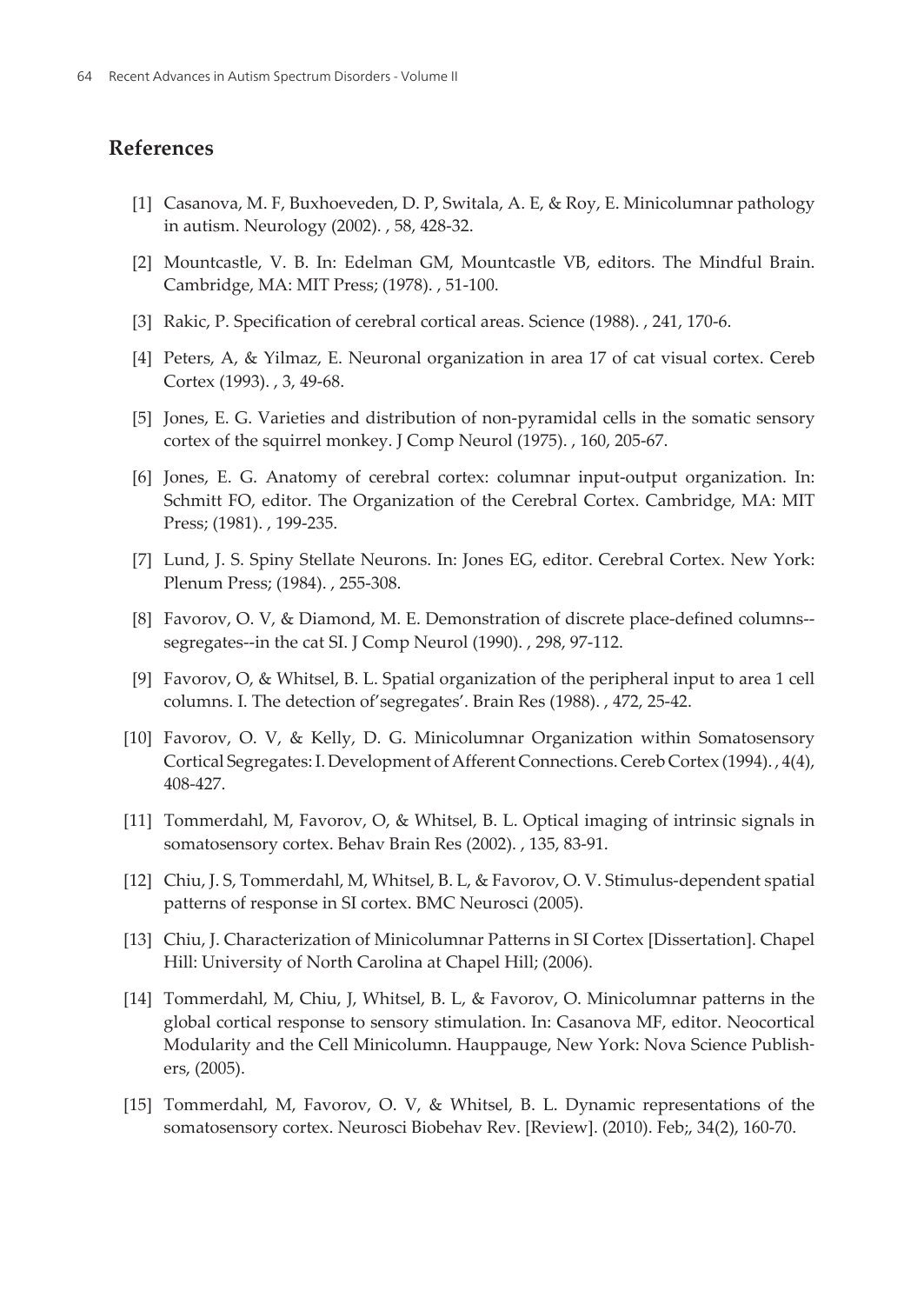- <span id="page-18-0"></span>[16] Casanova, M. F, Buxhoeveden, D, & Gomez, J. Disruption in the inhibitory architecture of the cell minicolumn: implications for autisim. Neuroscientist. (2003). Dec;, 9(6), 496-507.
- [17] Tommerdahl, M, Whitsel, B. L, Cox, E. G, Diamond, M. E, & Kelly, D. G. Analysis of the periodicities in somatosensory cortical activity patterns. Society for Neuroscience Abstracts. (1987).
- [18] Tommerdahl, M, Favorov, O, Whitsel, B. L, Nakhle, B, & Gonchar, Y. A. Minicolumnar activation patterns in cat and monkey SI cortex. Cereb Cortex. (1993). Sep-Oct;, 3(5), 399-411.
- [19] Mccasland, J. S, & Woolsey, T. A. High-resolution 2-deoxyglucose mapping of func‐ tional cortical columns in mouse barrel cortex. The Journal of comparative neurology. (1988). Dec 22;, 278(4), 555-69.
- [20] Kohn, A, Metz, C, Quibrera, M, Tommerdahl, M. A, & Whitsel, B. L. Functional neocortical microcircuitry demonstrated with intrinsic signal optical imaging in vitro. Neuroscience. (2000). , 95(1), 51-62.
- [21] Tommerdahl, M, Tannan, V, Cascio, C. J, Baranek, G. T, & Whitsel, B. L. Vibrotactile adaptation fails to enhance spatial localization in adults with autism. Brain Res. (2007). Jun 18;, 1154, 116-23.
- [22] Tannan, V, Whitsel, B. L, & Tommerdahl, M. A. Vibrotactile adaptation enhances spatial localization. Brain Res. (2006). Aug 2;, 1102(1), 109-16.
- [23] Simons, S. B, Tannan, V, Chiu, J, Favorov, O. V, Whitsel, B. L, & Tommerdahl, M. Amplitude-dependency of response of SI cortex to flutter stimulation. BMC Neurosci. (2005).
- [24] Simons, S. B, Chiu, J, Favorov, O. V, Whitsel, B. L, & Tommerdahl, M. Durationdependent response of SI to vibrotactile stimulation in squirrel monkey. Journal of neurophysiology. (2007). Mar;, 97(3), 2121-9.
- [25] Juliano, S. L, Dusart, I, & Peschanski, M. Somatic activation of thalamic neurons transplanted into lesioned somatosensory thalamus. Brain Res. (1989). Jan 30;, 478(2), 356-60.
- [26] Kohn, A, Metz, C, Quibrera, M, Tommerdahl, M. A, & Whitsel, B. L. Functional neocortical microcircuitry demonstrated with intrinsic signal optical imaging in vitro. Neuroscience. (2000). , 95(1), 51-62.
- [27] Hussman, J. P. Suppressed GABAergic inhibition as a common factor in suspected etiologies of autism. Journal of autism and developmental disorders. (2001). Apr;, 31(2), 247-8.
- [28] Blatt, G. J. GABAergic cerebellar system in autism: a neuropathological and developmental perspective. International review of neurobiology. (2005). , 71, 167-78.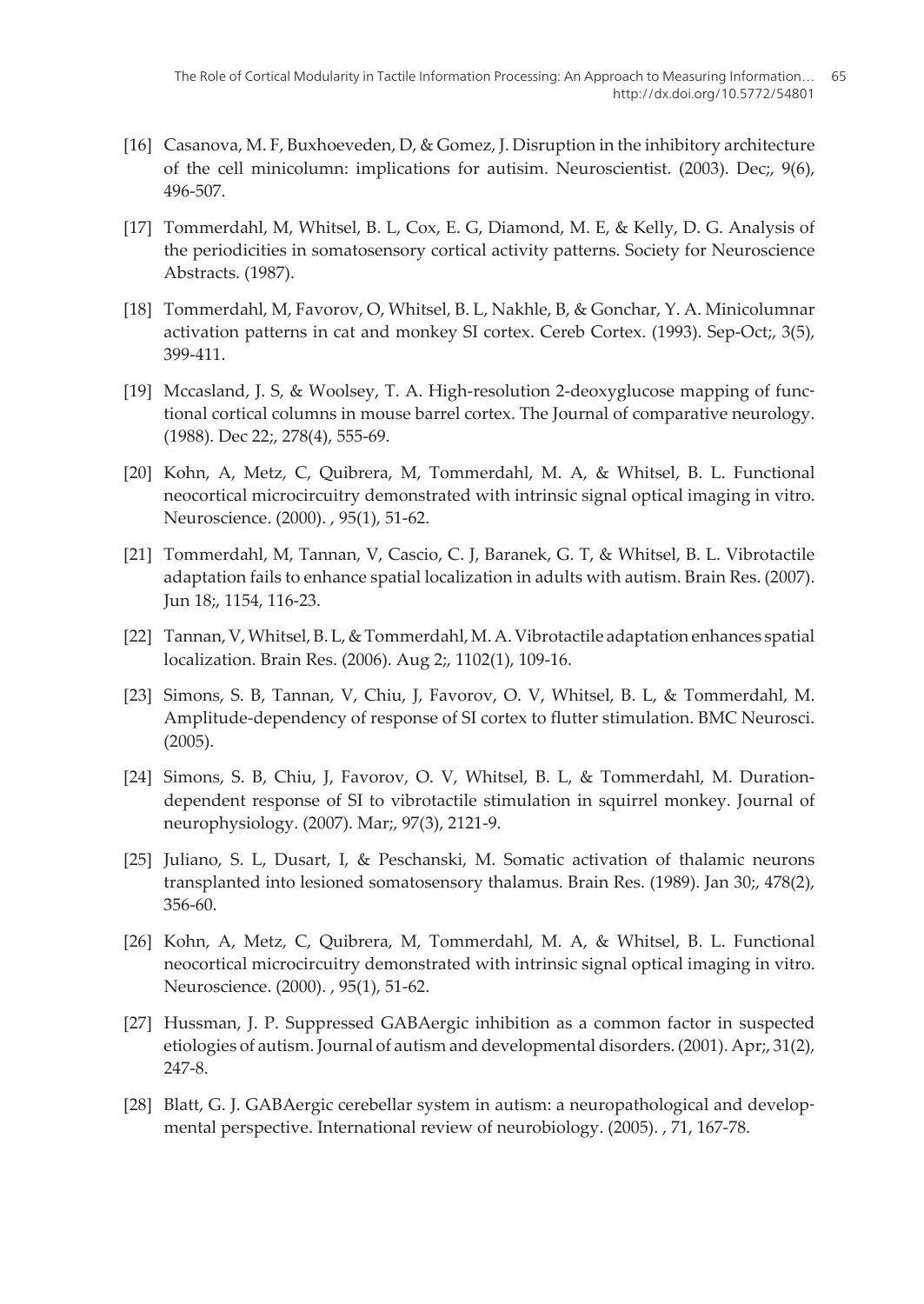- <span id="page-19-0"></span>[29] Casanova, M. F, Buxhoeveden, D, & Gomez, J. Disruption in the inhibitory architecture of the cell minicolumn: implications for autisim. Neuroscientist. (2003). Dec;, 9(6), 496-507.
- [30] Belmonte, M. K, & Cook, E. H. Jr., Anderson GM, Rubenstein JL, Greenough WT, Beckel-Mitchener A, et al. Autism as a disorder of neural information processing: directions for research and targets for therapy. Mol Psychiatry. [Review]. (2004). Jul;, 9(7), 646-63.
- [31] Chao, H. T, Chen, H, Samaco, R. C, Xue, M, Chahrour, M, Yoo, J, et al. Dysfunction in GABA signalling mediates autism-like stereotypies and Rett syndrome phenotypes. Nature (2010). Nov 11;, 468(7321), 263-9.
- [32] Brumberg, J. C, Pinto, D. J, & Simons, D. J. Spatial gradients and inhibitory summation in the rat whisker barrel system. Journal of neurophysiology. (1996). Jul;, 76(1), 130-40.
- [33] Derdikman, D, Hildesheim, R, Ahissar, E, Arieli, A, & Grinvald, A. Imaging spatiotemporal dynamics of surround inhibition in the barrels somatosensory cortex. J Neurosci. (2003). Apr 15;, 23(8), 3100-5.
- [34] Foeller, E, Celikel, T, & Feldman, D. E. Inhibitory sharpening of receptive fields contributes to whisker map plasticity in rat somatosensory cortex. Journal of neuro‐ physiology. (2005). Dec;, 94(6), 4387-400.
- [35] Wirth, C, & Luscher, H. R. Spatiotemporal evolution of excitation and inhibition in the rat barrel cortex investigated with multielectrode arrays. Journal of neurophysiology. (2004). Apr;, 91(4), 1635-47.
- [36] Moore, C. I, Nelson, S. B, & Sur, M. Dynamics of neuronal processing in rat somatosensory cortex. Trends in neurosciences. (1999). Nov;, 22(11), 513-20.
- [37] Tommerdahl, M, Whitsel, B. L, & Vierck, C. J. Jr., Favorov O, Juliano S, Cooper B, et al. Effects of spinal dorsal column transection on the response of monkey anterior parietal cortex to repetitive skin stimulation. Cereb Cortex. (1996). Mar-Apr;, 6(2), 131-55.
- [38] Tommerdahl, M, Whitsel, B. L, Favorov, O. V, Metz, C. B, & Quinn, O. BL. Responses of contralateral SI and SII in cat to same-site cutaneous flutter versus vibration. Journal of neurophysiology. (1999). Oct;, 82(4), 1982-92.
- [39] Grinvald, A. Real-time optical mapping of neuronal activity: from single growth cones to the intact mammalian brain. Annu Rev Neurosci. (1985). , 8, 263-305.
- [40] Grinvald, A, Frostig, R. D, Siegel, R. M, & Bartfeld, E. High-resolution optical imaging of functional brain architecture in the awake monkey. Proceedings of the National Academy of Sciences of the United States of America. (1991). Dec 15;, 88(24), 11559-63.
- [41] Whitsel, B. L, Kelly, E. F, Quibrera, M, Tommerdahl, M, Li, Y, Favorov, O. V, et al. Timedependence of SI RA neuron response to cutaneous flutter stimulation. Somatosensory & motor research. (2003). , 20(1), 45-69.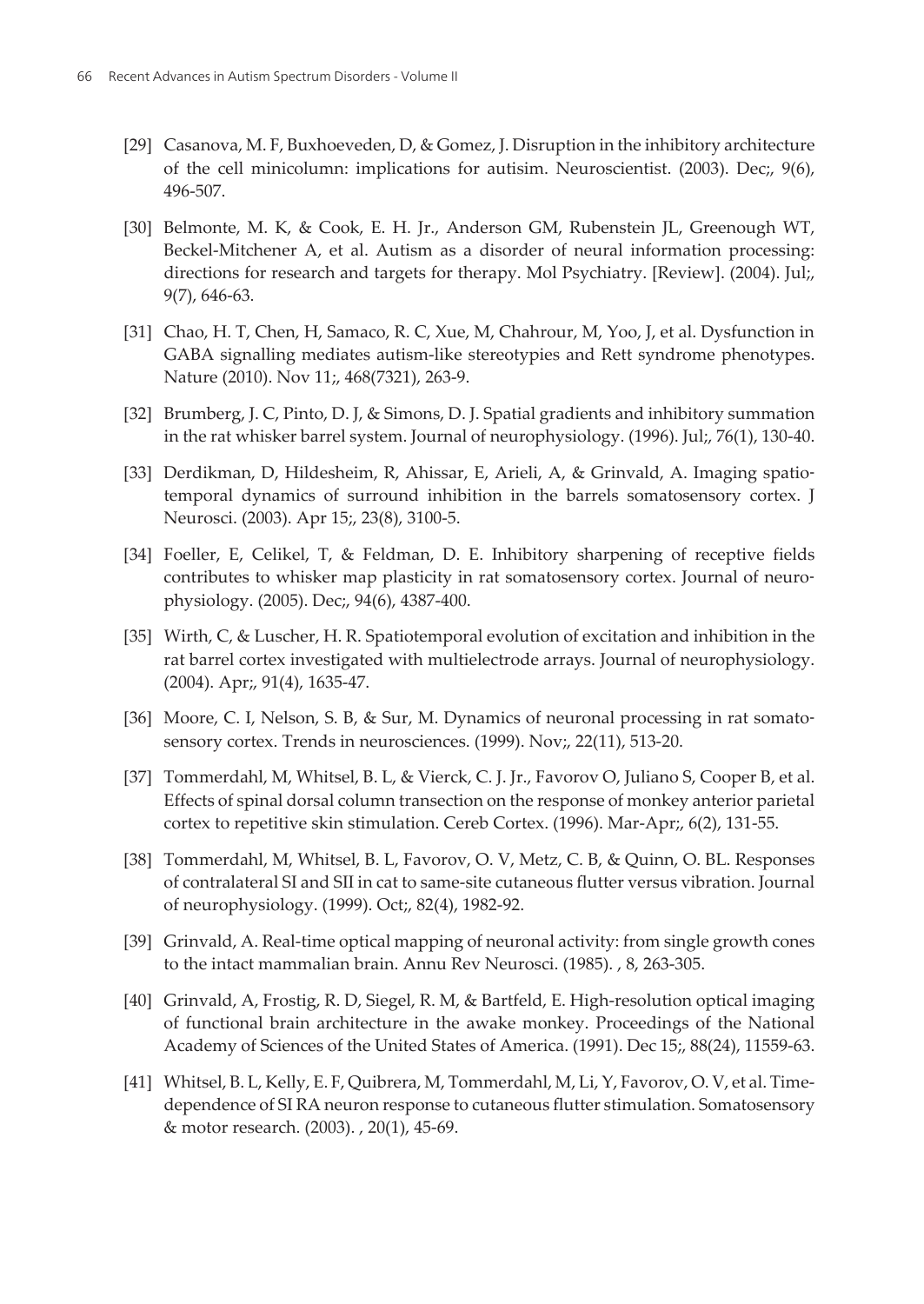- <span id="page-20-0"></span>[42] Bredfeldt, C. E, & Ringach, D. L. Dynamics of spatial frequency tuning in macaque J Neurosci. (2002). Mar 1;22(5):1976-84., 1
- [43] Celebrini, S, Thorpe, S, Trotter, Y, & Imbert, M. Dynamics of orientation coding in area of the awake primate. Vis Neurosci. (1993). Sep-Oct;10(5):811-25., 1
- [44] Das, A, & Gilbert, C. D. Receptive field expansion in adult visual cortex is linked to dynamic changes in strength of cortical connections. Journal of neurophysiology. (1995). Aug;, 74(2), 779-92.
- [45] Deangelis, G. C, Anzai, A, Ohzawa, I, & Freeman, R. D. Receptive field structure in the visual cortex: does selective stimulation induce plasticity? Proceedings of the National Academy of Sciences of the United States of America. (1995). Oct 10;, 92(21), 9682-6.
- [46] Dinse, H. R, & Kruger, K. Contribution of area 19 to the foreground-backgroundinteraction of the cat: an analysis based on single cell recordings and behavioural experiments. Experimental brain research Experimentelle Hirnforschung. (1990). , 82(1), 107-22.
- [47] Pack, C. C, & Born, R. T. Temporal dynamics of a neural solution to the aperture problem in visual area MT of macaque brain. Nature. (2001). Feb 22;, 409(6823), 1040-2.
- [48] Pettet, M. W, & Gilbert, C. D. Dynamic changes in receptive-field size in cat primary visual cortex. Proceedings of the National Academy of Sciences of the United States of America. (1992). Sep 1;, 89(17), 8366-70.
- [49] Ringach, D. L, Hawken, M. J, & Shapley, R. Dynamics of orientation tuning in macaque primary visual cortex. Nature. (1997). May 15;, 387(6630), 281-4.
- [50] Shevelev, I. A, Eysel, U. T, Lazareva, N. A, & Sharaev, G. A. The contribution of intracortical inhibition to dynamics of orientation tuning in cat striate cortex neurons. Neuroscience. (1998). May;, 84(1), 11-23.
- [51] Shevelev, I. A, Volgushev, M. A, & Sharaev, G. A. Dynamics of responses of neurons evoked by stimulation of different zones of receptive field. Neuroscience. (1992). Nov; 51(2):445-50., 1
- [52] Sugase, Y, Yamane, S, Ueno, S, & Kawano, K. Global and fine information coded by single neurons in the temporal visual cortex. Nature. (1999). Aug 26;, 400(6747), 869-73.
- [53] Kohn, A. Visual adaptation: physiology, mechanisms, and functional benefits. Journal of neurophysiology. (2007). May;, 97(5), 3155-64.
- [54] Smith, M. A, & Kohn, A. Spatial and temporal scales of neuronal correlation in primary visual cortex. J Neurosci (2008). Nov 26;, 28(48), 12591-603.
- [55] Kohn, A, & Whitsel, B. L. Sensory cortical dynamics. Behavioural brain research. (2002). Sep 20;135(1-2):119-26.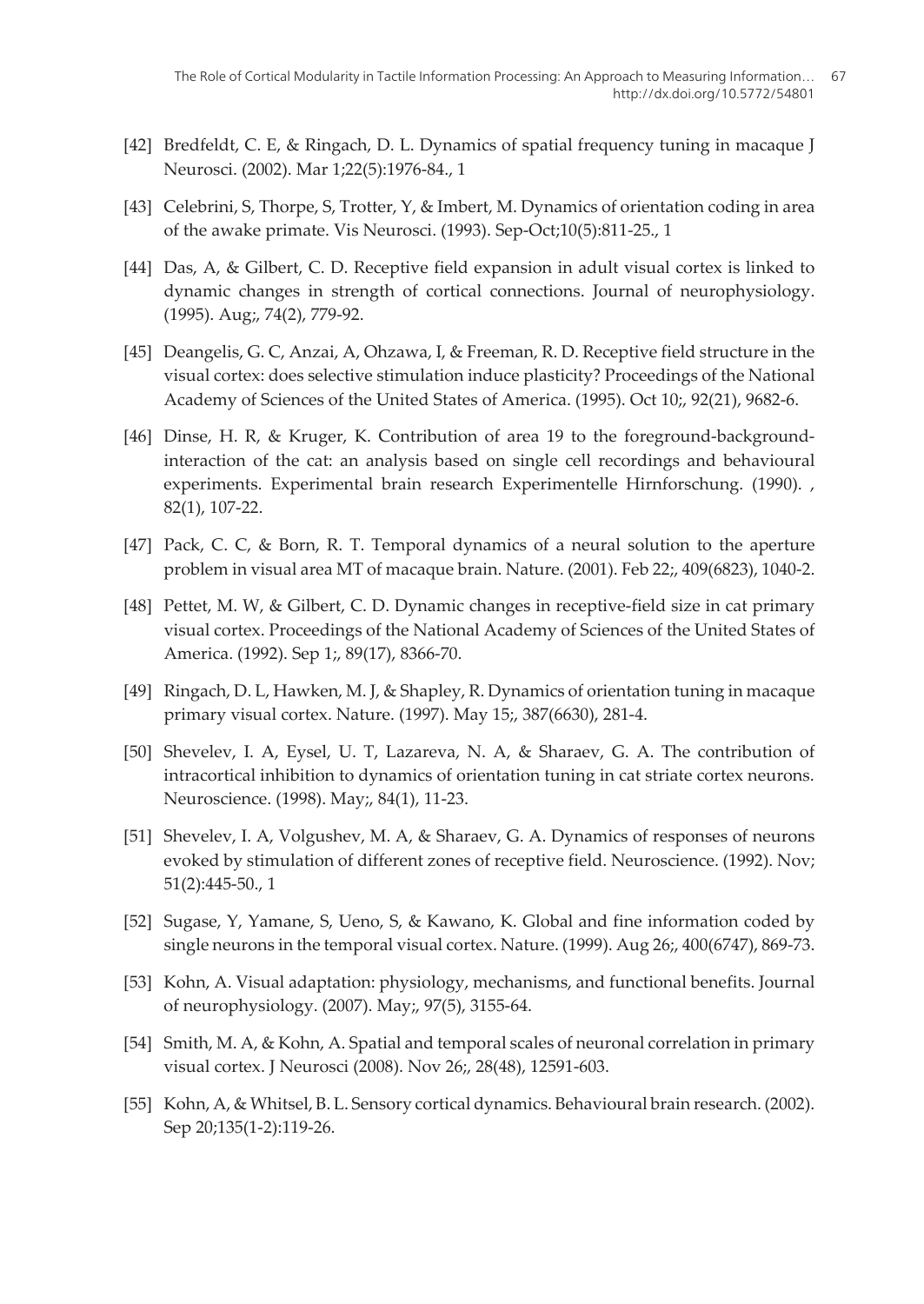- <span id="page-21-0"></span>[56] Tommerdahl, M, Whitsel, B. L, & Vierck, C. J. Jr., Favorov O, Juliano S, Cooper B, et al. Effects of spinal dorsal column transection on the response of monkey anterior parietal cortex to repetitive skin stimulation. Cereb Cortex. (1996). Mar-Apr;, 6(2), 131-55.
- [57] Cannestra, A. F, Pouratian, N, Shomer, M. H, & Toga, A. W. Refractory periods observed by intrinsic signal and fluorescent dye imaging. Journal of neurophysiology. (1998). Sep;, 80(3), 1522-32.
- [58] Tannan, V, Simons, S, Dennis, R. G, & Tommerdahl, M. Effects of adaptation on the capacity to differentiate simultaneously delivered dual-site vibrotactile stimuli. Brain Res. (2007). Oct 22.
- [59] Tannan, V, Holden, J. K, Zhang, Z, Baranek, G. T, & Tommerdahl, M. A. Perceptual metrics of individuals with autism provide evidence for disinhibition. Autism Res (2008). Aug;, 1(4), 223-30.
- [60] Rinehart, N. J, Tonge, B. J, Bradshaw, J. L, Iansek, R, Enticott, P. G, & Mcginley, J. Gait function in high-functioning autism and Asperger's disorder: evidence for basalganglia and cerebellar involvement? European child & adolescent psychiatry. (2006). Aug;, 15(5), 256-64.
- [61] Takarae, Y, Minshew, N. J, Luna, B, & Sweeney, J. A. Atypical involvement of frontos‐ triatal systems during sensorimotor control in autism. Psychiatry research. (2007). Nov 15;, 156(2), 117-27.
- [62] Lacruz, F, Artieda, J, Pastor, M. A, & Obeso, J. A. The anatomical basis of somaesthetic temporal discrimination in humans. Journal of neurology, neurosurgery, and psychia‐ try. (1991). Dec;, 54(12), 1077-81.
- [63] Pastor, M. A, Day, B. L, Macaluso, E, Friston, K. J, & Frackowiak, R. S. The functional neuroanatomy of temporal discrimination. J Neurosci. (2004). Mar 10;, 24(10), 2585-91.
- [64] Laasonen, M, Tomma-halme, J, Lahti-nuuttila, P, Service, E, & Virsu, V. Rate of information segregation in developmentally dyslexic children. Brain Lang. (2000). Oct 15;, 75(1), 66-81.
- [65] Sanger, T. D, Tarsy, D, & Pascual-leone, A. Abnormalities of spatial and temporal sensory discrimination in writer's cramp. Mov Disord. (2001). Jan;, 16(1), 94-9.
- [66] Tinazzi, M, Fiaschi, A, Frasson, E, Fiorio, M, Cortese, F, & Aglioti, S. M. Deficits of temporal discrimination in dystonia are independent from the spatial distance between the loci of tactile stimulation. Mov Disord. (2002). Mar;, 17(2), 333-8.
- [67] Tinazzi, M, Frasson, E, Bertolasi, L, Fiaschi, A, & Aglioti, S. Temporal discrimination of somesthetic stimuli is impaired in dystonic patients. Neuroreport. (1999). May 14;, 10(7), 1547-50.
- [68] Artieda, J, Pastor, M. A, Lacruz, F, & Obeso, J. A. Temporal discrimination is abnormal in Parkinson's disease. Brain. (1992). Feb;115 Pt , 1, 199-210.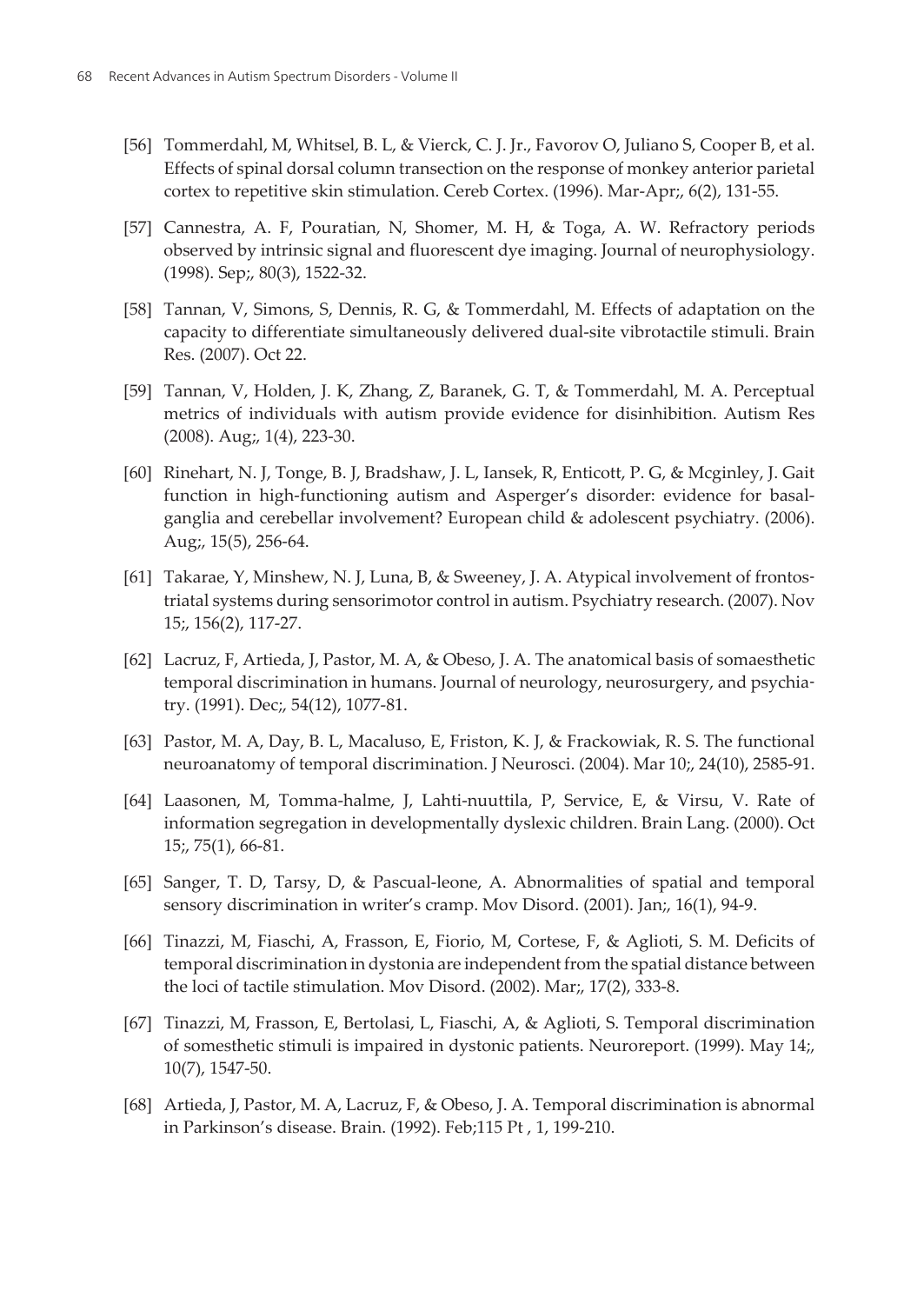- <span id="page-22-0"></span>[69] Tommerdahl, M, Tannan, V, Holden, J. K, & Baranek, G. T. Absence of stimulus-driven synchronization effects on sensory perception in autism: Evidence for local underconnectivity? Behav Brain Funct. (2008).
- [70] Haist, F, Adamo, M, Westerfield, M, Courchesne, E, & Townsend, J. The functional neuroanatomy of spatial attention in autism spectrum disorder. Developmental neuropsychology. (2005). , 27(3), 425-58.
- [71] Herbert, M. R, Ziegler, D. A, Deutsch, C. K, Brien, O, Lange, L. M, & Bakardjiev, N. A, et al. Dissociations of cerebral cortex, subcortical and cerebral white matter volumes in autistic boys. Brain. (2003). May;126(Pt 5):1182-92.
- [72] Hollander, E, Anagnostou, E, Chaplin, W, Esposito, K, Haznedar, M. M, Licalzi, E, et al. Striatal volume on magnetic resonance imaging and repetitive behaviors in autism. Biological psychiatry. (2005). Aug 1;, 58(3), 226-32.
- [73] Langen, M, Durston, S, Staal, W. G, Palmen, S. J, & Van Engeland, H. Caudate nucleus is enlarged in high-functioning medication-naive subjects with autism. Biological psychiatry. (2007). Aug 1;, 62(3), 262-6.
- [74] Rojas, D. C, Peterson, E, Winterrowd, E, Reite, M. L, Rogers, S. J, & Tregellas, J. R. Regional gray matter volumetric changes in autism associated with social and repeti‐ tive behavior symptoms. BMC psychiatry. (2006).
- [75] Sears, L. L, Vest, C, Mohamed, S, Bailey, J, Ranson, B. J, & Piven, J. An MRI study of the basal ganglia in autism. Progress in neuro-psychopharmacology & biological psychia‐ try. (1999). May;, 23(4), 613-24.
- [76] Voelbel, G. T, Bates, M. E, Buckman, J. F, Pandina, G, & Hendren, R. L. Caudate nucleus volume and cognitive performance: Are they related in childhood psychopathology? Biological psychiatry. (2006). Nov 1;, 60(9), 942-50.
- [77] Hardan, A. Y, Girgis, R. R, Adams, J, Gilbert, A. R, Keshavan, M. S, & Minshew, N. J. Abnormal brain size effect on the thalamus in autism. Psychiatry research. (2006). Oct 30;147(2-3):145-51.
- [78] Hardan, A. Y, Girgis, R. R, Adams, J, Gilbert, A. R, Melhem, N. M, Keshavan, M. S, et al. Brief Report: Abnormal Association Between the Thalamus and Brain Size in Asperger's Disorder. Journal of autism and developmental disorders. (2008). Feb;, 38(2), 390-4.
- [79] Lee, J. E, Bigler, E. D, Alexander, A. L, & Lazar, M. DuBray MB, Chung MK, et al. Diffusion tensor imaging of white matter in the superior temporal gyrus and temporal stem in autism. Neuroscience letters. (2007). Sep 7;, 424(2), 127-32.
- [80] Uhlhaas, P. J, & Singer, W. Neural synchrony in brain disorders: relevance for cognitive dysfunctions and pathophysiology. Neuron. (2006). Oct 5;, 52(1), 155-68.
- [81] Just, M. A, Cherkassky, V. L, Keller, T. A, Kana, R. K, & Minshew, N. J. Functional and anatomical cortical underconnectivity in autism: evidence from an FMRI study of an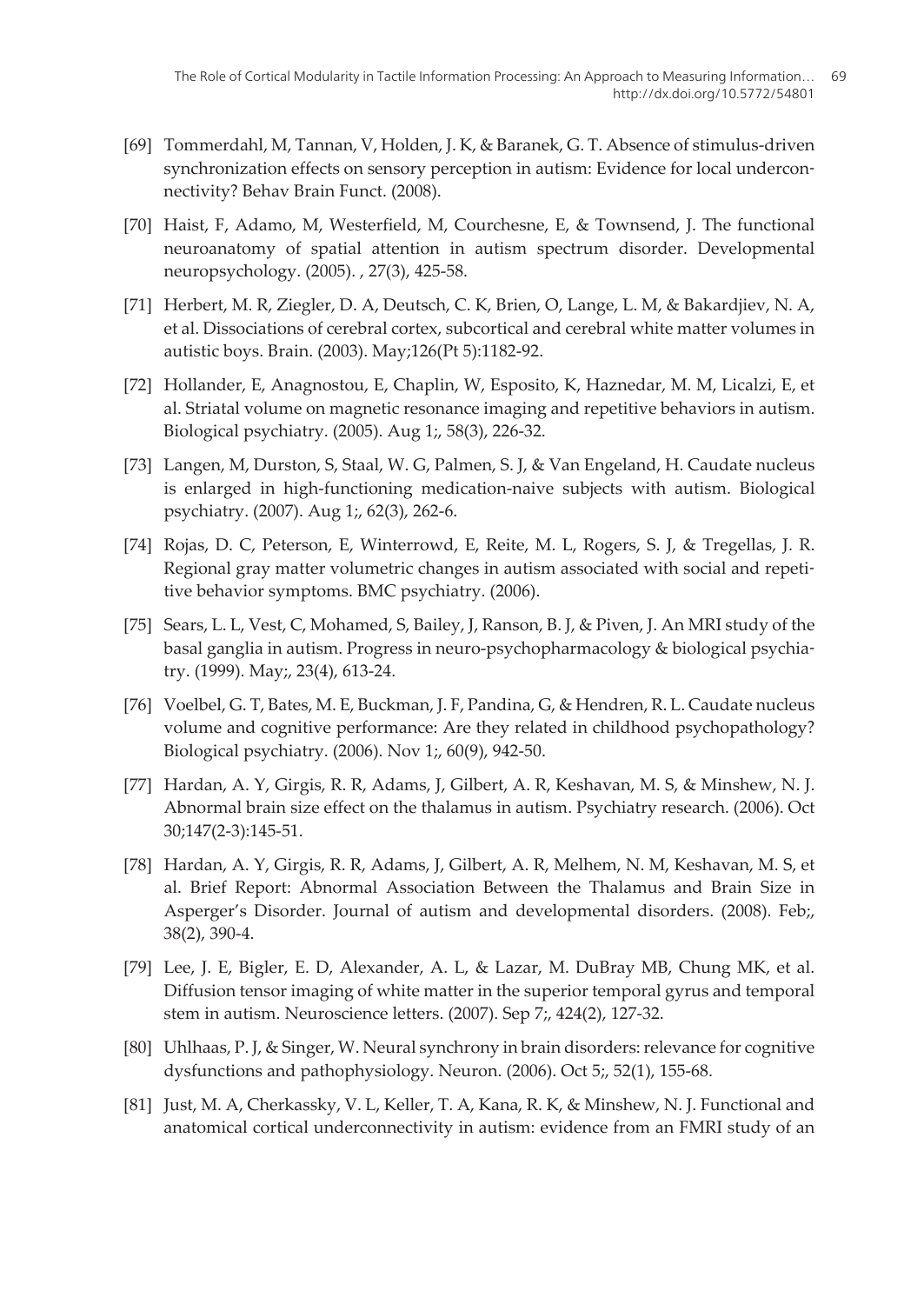<span id="page-23-0"></span>executive function task and corpus callosum morphometry. Cereb Cortex. (2007). Apr;, 17(4), 951-61.

- [82] Castelli, F, Frith, C, Happe, F, & Frith, U. Autism, Asperger syndrome and brain mechanisms for the attribution of mental states to animated shapes. Brain. (2002). Aug; 125(Pt 8):1839-49.
- [83] Koshino, H, Carpenter, P. A, Minshew, N. J, Cherkassky, V. L, Keller, T. A, & Just, M. A. Functional connectivity in an fMRI working memory task in high-functioning autism. NeuroImage. (2005). Feb 1;, 24(3), 810-21.
- [84] Villalobos, M. E, Mizuno, A, Dahl, B. C, Kemmotsu, N, & Muller, R. A. Reduced functional connectivity between and inferior frontal cortex associated with visuomotor performance in autism. NeuroImage. (2005). Apr 15;25(3):916-25., 1
- [85] Kana, R. K, Keller, T. A, Cherkassky, V. L, Minshew, N. J, & Just, M. A. Sentence comprehension in autism: thinking in pictures with decreased functional connectivity. Brain. (2006). Sep;129(Pt 9):2484-93.
- [86] Cherkassky, V. L, Kana, R. K, Keller, T. A, & Just, M. A. Functional connectivity in a baseline resting-state network in autism. Neuroreport. (2006). Nov 6;, 17(16), 1687-90.
- [87] Brown, C, Gruber, T, Boucher, J, Rippon, G, & Brock, J. Gamma abnormalities during perception of illusory figures in autism. Cortex; a journal devoted to the study of the nervous system and behavior. (2005). Jun;, 41(3), 364-76.
- [88] Wilson, T. W, Rojas, D. C, Reite, M. L, Teale, P. D, & Rogers, S. J. Children and adolescents with autism exhibit reduced MEG steady-state gamma responses. Biological psychiatry. (2007). Aug 1;, 62(3), 192-7.
- [89] Whittington, M. A, Traub, R. D, Kopell, N, Ermentrout, B, & Buhl, E. H. Inhibitionbased rhythms: experimental and mathematical observations on network dynamics. Int J Psychophysiol. (2000). Dec 1;, 38(3), 315-36.
- [90] Tommerdahl, M, Tannan, V, Zachek, M, Holden, J. K, & Favorov, O. V. Effects of stimulus-driven synchronization on sensory perception. Behav Brain Funct. (2007).
- [91] Douglas, R. J, Koch, C, Mahowald, M, Martin, K. A, & Suarez, H. H. Recurrent excitation in neocortical circuits. Science (New York, NY. (1995). Aug 18;, 269(5226), 981-5.
- [92] Miller, K. D, Pinto, D. J, & Simons, D. J. Processing in layer 4 of the neocortical circuit: new insights from visual and somatosensory cortex. Curr Opin Neurobiol. (2001). Aug;, 11(4), 488-97.
- [93] Bruno, R. M, & Simons, D. J. Feedforward mechanisms of excitatory and inhibitory cortical receptive fields. J Neurosci. (2002). Dec 15;, 22(24), 10966-75.
- [94] Alonso, J. M, & Swadlow, H. A. Thalamocortical specificity and the synthesis of sensory cortical receptive fields. Journal of neurophysiology. (2005). Jul;, 94(1), 26-32.